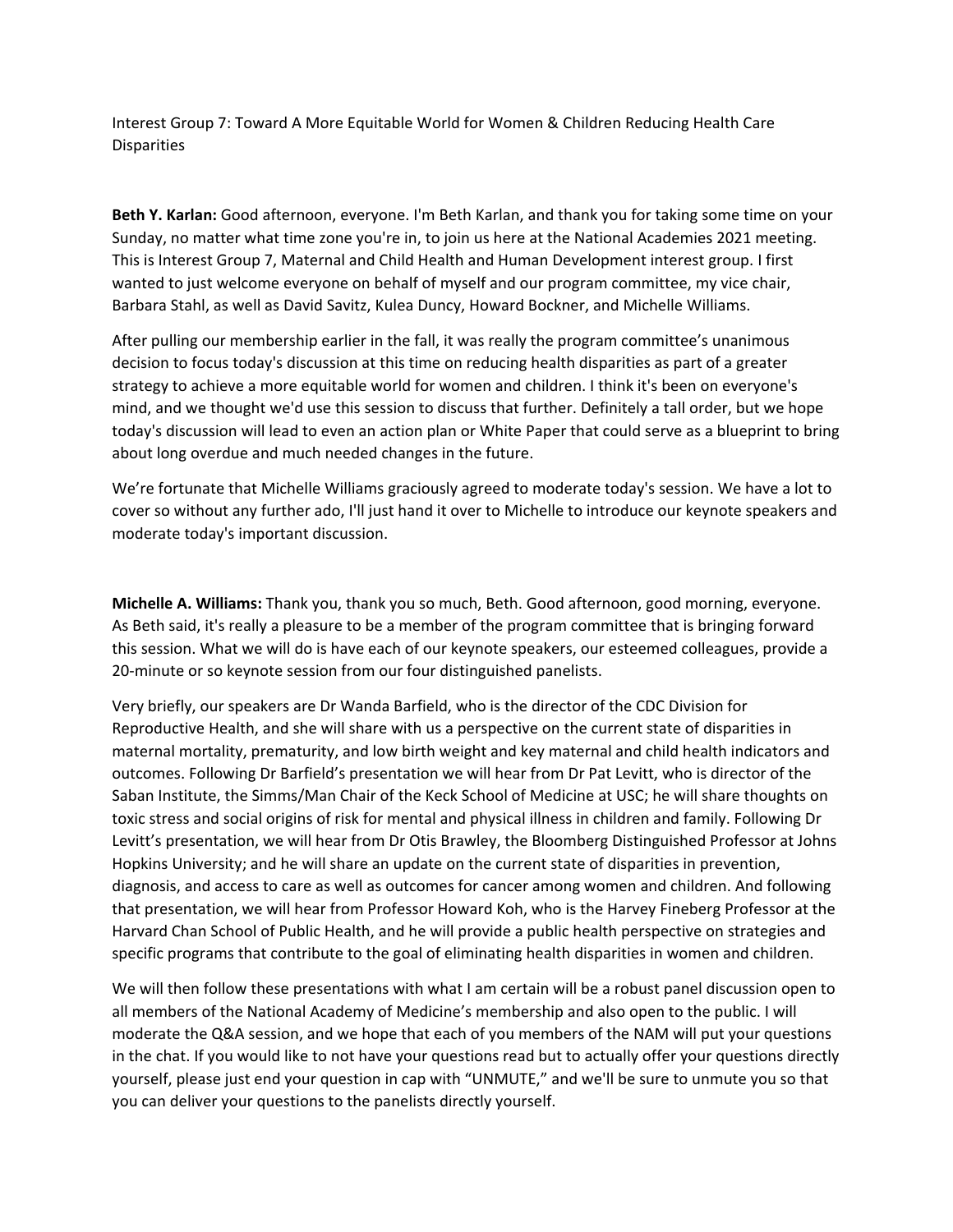We will also be joined by members of the public, and while they will not be able to directly engage their questions, enter their questions into the chat function, please feel free to email your questions and we will try to engage with the panelists and provide responses offline.

With that, I would like to introduce again our first of our keynote speakers, Dr Wanda Barfield. I'll turn the virtual podium over to you, and you can share your slides.

# **Wanda D. Barfield, CDC:** Thank you.

I'm just sharing my slides; are you able to see the slide? Perfect.

Hello, everyone, I'm Dr Wanda Barfield and I direct CDC's Division of Reproductive Health. I'm really honored to be here with you, and I want to thank all of you for this opportunity to speak with you on this beautiful Sunday.

I'm just going into the next slide, I want to… First of all, let us know that, you know, we're all here because we're really dedicated to the same mission, to make sure that we improve the health in women and children. We know that nobody should die from giving life, and that every person should have the opportunity to thrive. So what can we do?

In order to really acknowledge care and outcomes for mothers and infants, it's important that we acknowledge health disparities. The health of the mother and baby are heavily influenced by the factors that surround them, including things like policies, laws, housing, transportation, access to food, education, lifestyle, and genetics. But we need to address disparities at each level, to consider these influences, in order to provide the best care for women and children.

How do we do this? Let's just take a closer look at challenges that arose from the opioid epidemic. Drug overdoses have dramatically increased over the last 2 decades with deaths increasing more than four times between 1999 and 2019. Rates were especially concerning for pregnant and postpartum women since opioid use during pregnancy can affect women and lead to negative health effects for infants, such as neonatal opioid withdrawal syndrome, preterm birth, poor fetal growth, and stillbirth. Neonatal opioid withdrawal syndrome has become a major consequence of the opioid epidemic, with the incidence increasing dramatically over the last decade.

While the opioid epidemic affects White women more than Black women, there is a disparity in access to interventions. We know that the use of medication searches methadone or buprenorphine for the treatment of opioid use disorder has been associated with improvements in the outcomes of mothers and infants. However, only half of all pregnant women with OUD receive these medications.

A study that was conducted last year found that Black and Hispanic women with OUD were significantly less likely to receive any medication or treatment and were less likely to consistently receive medication for treatment during pregnancy, compared with White women with OUD. The authors hypothesized that factors associated with avoiding the use of medication to treat OUD included a woman's desire to minimize medication exposures to the fetus and avoid the risk of neonatal withdrawal, shame, and stigma because of their drug use, and also the fear of being reported to Child Protective Services.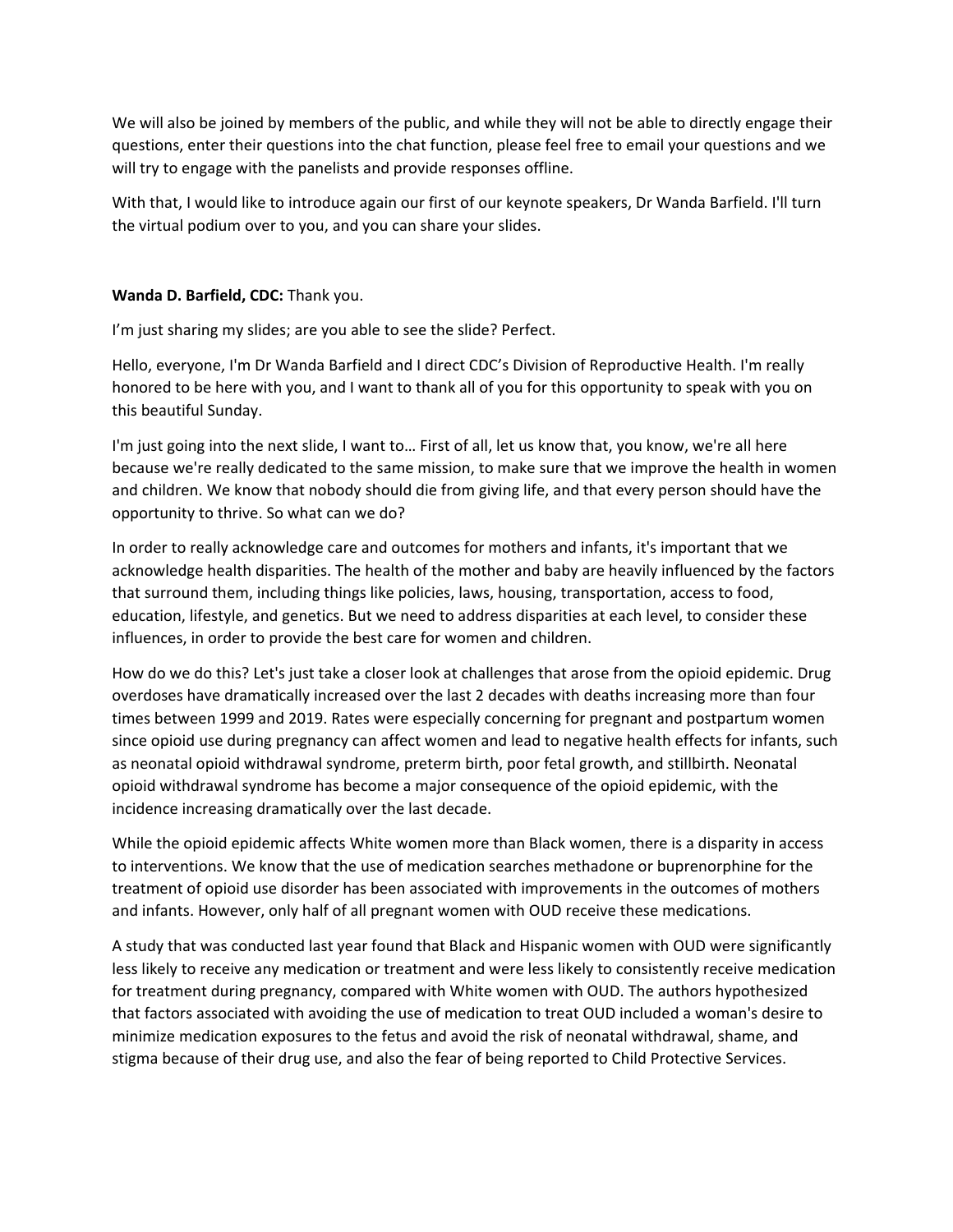Now, let's take a look at what quality improvement initiatives can to tackle disparities like this. To actively address the gap in MAT between Black and White patients, the Illinois Perinatal Quality Collaborative worked to help hospitals put systems into place to make it easier for hospitals to ensure that every patient receives the resources and support to receive MAT and optimal care. They provided extra support to safety net hospitals and tackled their progress toward key initiative aims, including MAT, to ensure that they receive the Illinois PQC resources and support that they needed to achieve the MAT goal.

At baseline, you can see from this slide, Black patients with opioid use disorder were less likely to be on MAT; however, across the initiative, improvements in MAT rates were seen for all patients, with the greatest improvement in Black patients. We need to raise the bar for quality improvement initiatives. Yes, it's important to establish standards of care that improve health outcomes across the board, but with blanket quality improvement initiatives, the disparities are still there; so we need to accelerate and improve the quality of care for people in these gaps, and we need to understand what the drivers of disparities are and target initiatives to those core issues.

CDC will be releasing a notice of funding opportunity, or NOFO, to continue the support of initiatives like this. The upcoming NOFO is to Enhance Perinatal Quality Collaborative's capacity to make measurable, equitable improvements in quality care for perinatal populations statewide. Component A will support PQCs to increase the capacity of rapidly conducting population‐level QI initiatives in a state and also focus on ensuring equitable distribution of benefits from QI initiatives. Component B will support the Coordinating Center for the National Network of Perinatal Quality Collaboratives to facilitate the provision of technical assistance and capacity building.

The foundation for equity and quality improvement is equity in data collection. At CDC we're working to integrate equity and diversity at every level of the data collection process and translate that data into equitable quality improvement. I'll share more on how this works in our national maternal mortality prevention initiatives.

At CDC we're working to improve data collection so that we have a better understanding of what causes maternal deaths, which helps to inform more effective interventions. Maternal mortality review committees, or MMRCs, get the most detailed and complete data on maternal deaths, including information about social determinants of health. They do this by bringing together representatives from public health, obstetrics and gynecology, maternal fetal medicine, nursing, midwifery, forensic pathology, social work, mental health, and behavioral health—and members of the community.

There's a conscious effort to ensure that there is diversity on committees. CDC is providing the training to committees to ensure that everyone at the table has an equal voice. These diverse multidisciplinary committees reviewing death certificates in any linked birth or fetal death certificates, medical records, social service records, mental health records, autopsies, and in some cases, informant interviews. The conclusions are not just about the infection or the medical condition; it's really about where are the missed opportunities and understanding the social determinants of health that influence a person's life and death. This level of review helps us to understand both the medical and nonmedical contributors to death, which can inform the development and prioritization of recommendations to help reduce future death.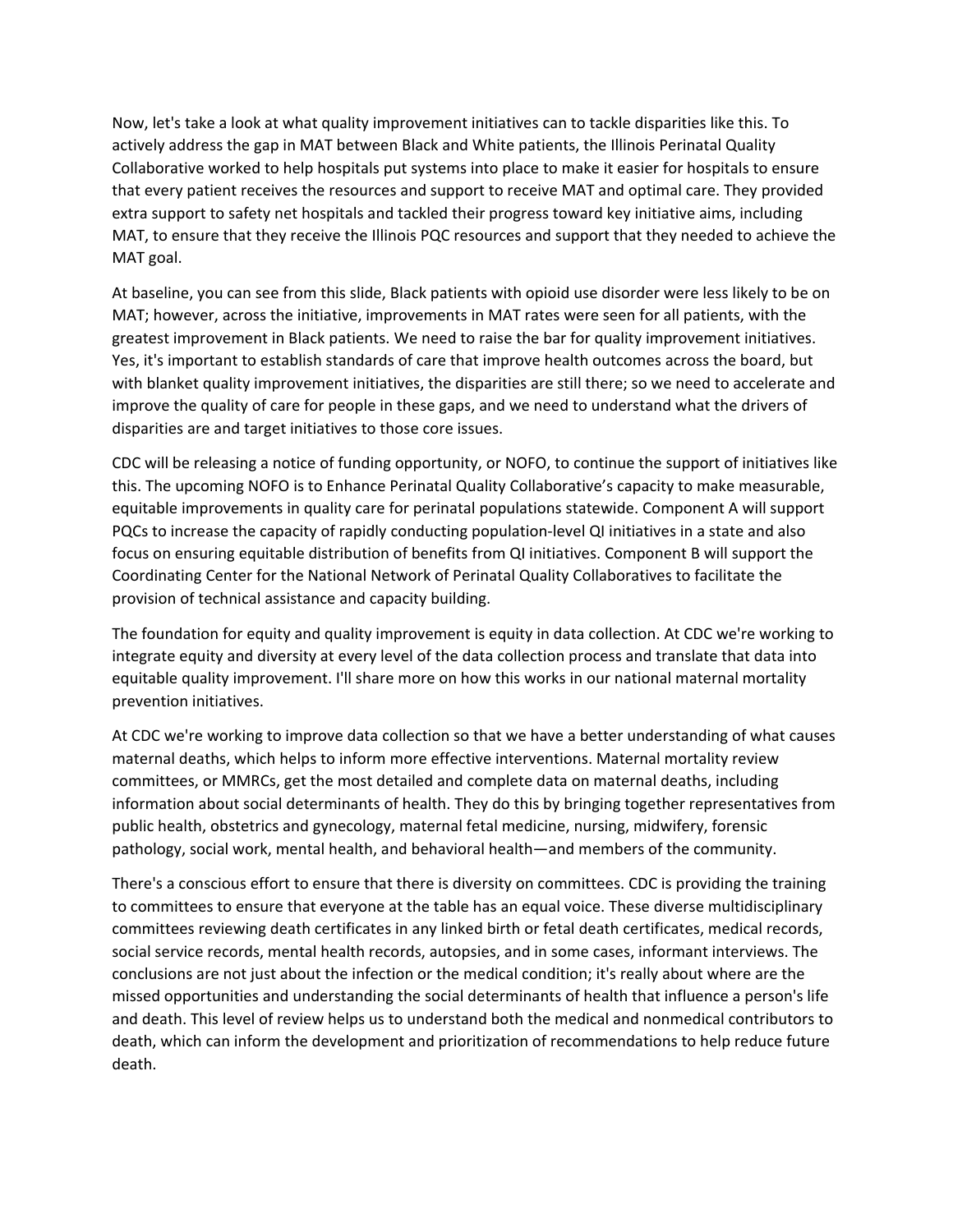Here are some of the leading causes of pregnancy-related deaths according to the data from the maternal mortality review committees. Leading causes of death include cardiovascular and heart conditions, hemorrhage, infections, and embolism. MMRCs get more detailed information than vital statistics alone so we can better understand the causes of pregnancy-related deaths. Because of the detailed data from multiple sources, we can see that mental health conditions are a leading cause of pregnancy‐related death. Also, without reviewing deaths out to 1 year, most cardiomyopathy deaths would be missed; these deaths are the leading cause of death in the late postpartum period.

It's also important to note that leading causes of maternal death vary by race and ethnicity. Here's the MMRC data on causes of pregnancy-related deaths by race. You can see here that the leading cause of death for Black and White women are different; in fact, the leading causes for every race and ethnicity are different. In order to really address the needs of populations that experience disparities, we need to look at detailed data like this and prioritize interventions accordingly; so we need to consider these differences in equitable efforts to reduce maternal mortality.

Let's look at some more specific examples of how this kind of detailed data collection and analysis allows us to better target interventions. Epidemiologists looked at some MMRIA data, which stands For Maternal Mortality Review Information Application, and there was quantitative data that demonstrated the importance of supporting review program capacity to analyze qualitative data.

Looking at qualitative MMRIA data for substance use death, several important things were captured. Qualitative analysis of these data show programs demonstrate where missed opportunities for screening and getting individuals into treatment for substance use disorder contributes to death. For example, some individuals in the analysis had missed an incomplete prenatal care, narrowing the window for screening. It was also more common to see substance use screens in emergency room records than in MMRIA data, which are not often shared with primary, prenatal, labor and delivery, or postpartum care providers.

Qualitative analysis has also helped to understand the contributors of maternal overdose deaths. For example, the loss of a child arose as a key stressor in overdose death review findings. So I just shared this information to emphasize the importance of investing in routine qualitative data review for review programs. This context can tell an important story of the ways that we can work toward preventing maternal death.

Further CDC investments in maternal mortality review committee process includes informant interview resources, and medical records capture perceptions of patients from the health care provider perspective. What's missing is patient and family perceptions of providers and systems. We've convened five jurisdictions to help us develop an MMRC informant interview guide that provide our tools, that provides tools to help capture the woman's perspective through the next‐of‐kin interviews. There are currently a handful of states that are implementing these interviews. One state MMRC chair said that now that she has them, she cannot imagine reviewing cases without them.

As I mentioned earlier, the CDC has encouraged MMRCs to ensure that there is diversity on committees, and that everyone has a voice. More recently, review committees have also begun to document the impacts of discrimination and racism. There is growing recognition that discrimination, including interpersonal and structural racism, contributes to adverse maternal health outcomes. As we've heard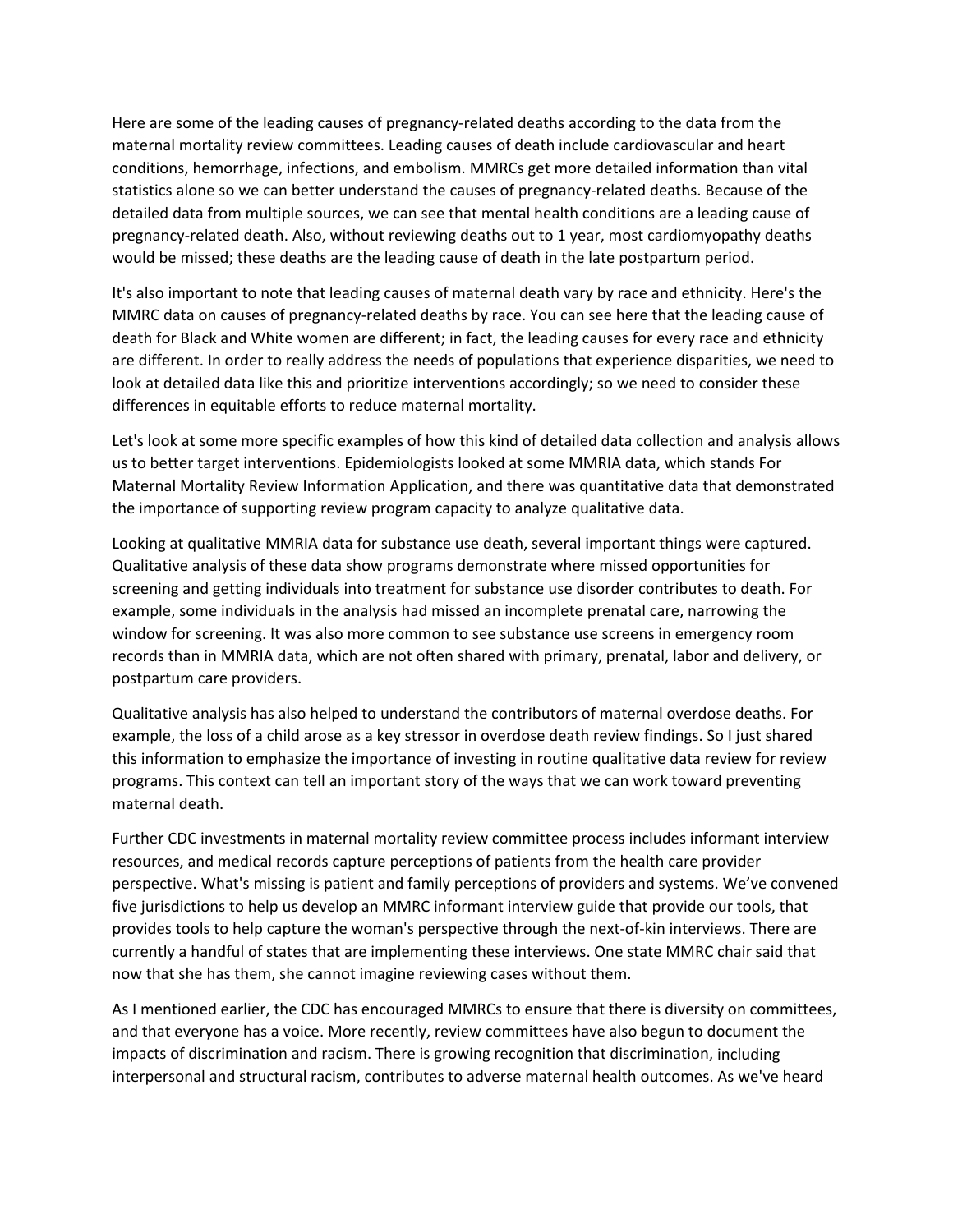from MMRCs, bias and discrimination have played an important role as contributing factors leading to death.

A workgroup of MMRC leaders and subject matter experts came together to understand and capture bias as a potential factor in maternal mortality review. The work accumulated into the addition of discrimination, interpersonal racism, and structural racism as the data fields available in MMRIA.

Now, as part of a partnership with the Office of Minority Health, we are working with ACOG call to help MMRCs with tools to identify discrimination and racism in medical records that can ultimately be expanded, for use in medical settings. We're working with the National Birth Equity collaborative scholars on an early analysis of any documentation of discrimination or racism in MMRIA, and we're also building on the Black Mamas Matter Alliance work to examine how MMRCs connect with community partners and to ask perinatal quality collaboratives, or PQCs, how they do this and ask PQCs if they see themselves in the MMRC recommendations.

Let's talk a bit about gaps and opportunities. While we're learning more every year, there is still so much more that we can do to understand, and there's still more work ahead to achieve our goal of optimum and equitable health for all. As far as maternal and infant health goes, we're still just scratching the surface. We are just starting to understand that social determinants of health play an important role in the experience and outcomes for moms and babies. Racism and policies influenced by racism are structural determinants that influence the social determinants. Often what we see in policy and practice is a reflection of that.

We all need to understand that race is not a biological risk factor; race is a social construct, and it's often used inappropriately as a variable in explaining disparities in epidemiological analysis. We also need to continue building infrastructure to count and understand maternal infant mortality. We need to try to identify those unmeasured variables—racism at the structural, institutional, and interpersonal level. This includes analyzing structural barriers that fuel disparities. These are the variables that need to be addressed to best serve different populations at different levels and within different contexts to meet patients where they are and address the factors that influence their health. We also need to utilize other rich resources of data that measure social determinants. By linking data sources, we're able to then more fully understand health outcomes.

We also need to use implementation science and quality improvement to identify how improving access to the social determinants can help improve outcomes. We need to do research on what it takes to create more equitable opportunities. We need to avoid analysis that just end in the differences and highlight those areas where there is promise.

We also need to think about emerging issues and how to approach them. For example, are we going to be prepared for the next pandemic? How do we promote gender equality in reproductive health? And in all of this, we need to identify and address our own biases; we need to be intentional about change and equity in the science that we conduct, in the groups that we fund, in the questions that we ask, and the way that we interpret our results. We still have a lot to do in in terms of making progress.

Finally, I just want to emphasize the idea that we need to aim for equity, not equality, while understanding our reality. As public health professionals, we have to acknowledge that racism exists everywhere and take conscious and intentional action against it.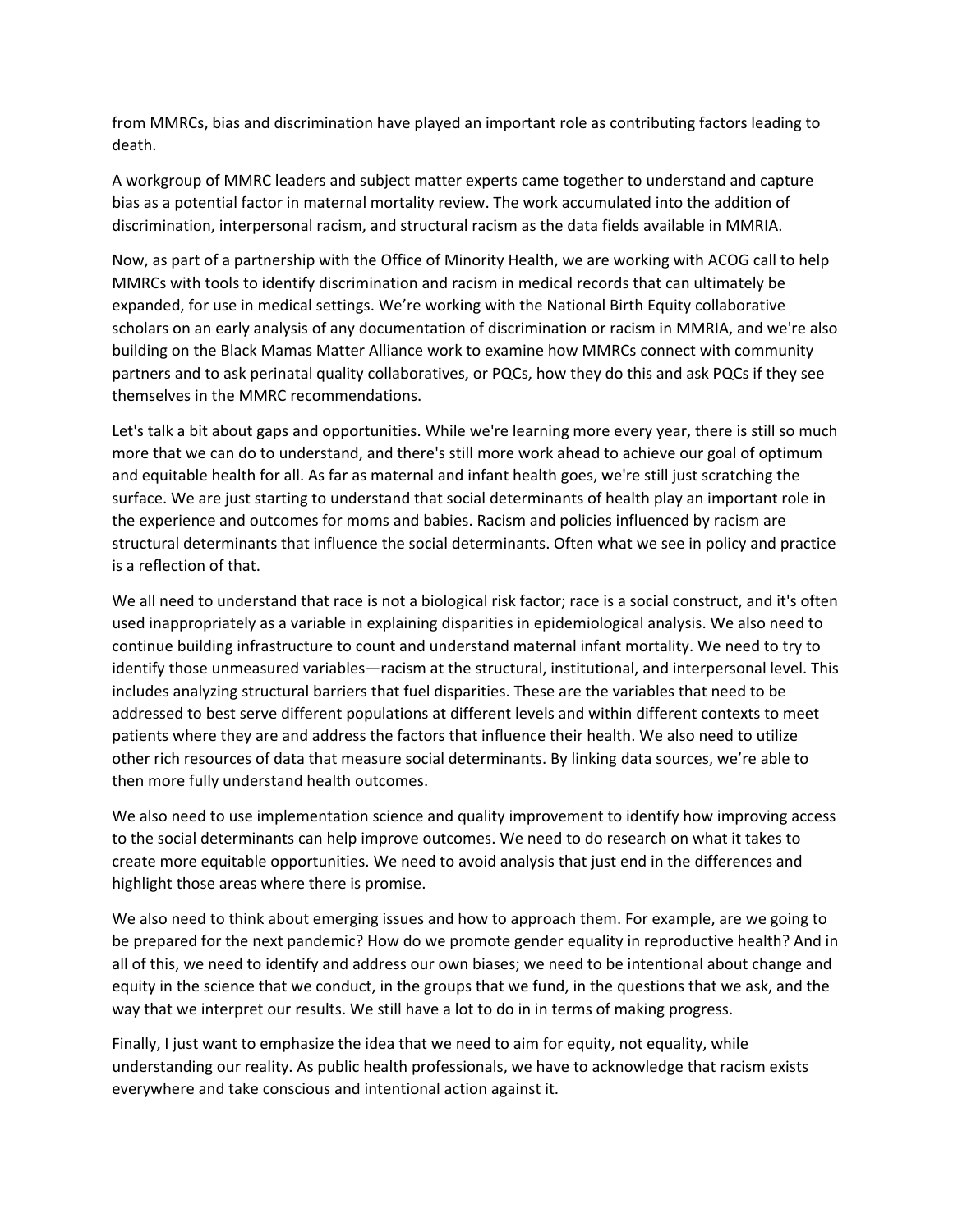We need to apply an equity lens for every action that we take. This means practicing intentional diversity and equity. When you increase diversity, you gain perspective and can implement more effective interventions. We need to think about the gaps; what affects disparities that we aren't addressing? For example, we know that women will need care more continuously throughout the life course. We're still working towards a 1‐year coverage for postpartum, and that's still not enough. What does it do to their long‐term health, or will they fall into yet another hole? This way we can provide optimal, equitable, and quality care to those who need it the most.

We need to act on many levels to really begin disbanding disparities. It's all our responsibilities, and it begins with each one of us.

I'd like to end by thanking all of you for coming out to this event and actively engaging in learning and change. Thank you all for being here.

**Michelle A. Williams:** Thank you so much, Wanda, for starting this off with such a provocative state of the conditions and challenges, gaps and opportunities in the maternal and child health space. I think you've given us some very important case studies to think about as we continue on.

I'd like to now ask Pat Levitt to take us to the next session, which is toxic stress and social origins of health risks for children and family. Pat, over to you.

# **Pat Levitt:** Thanks very much.

I just want to say first, I'm honored to have been asked to speak with this group, amazing colleagues, and I also see familiar faces at this meeting who I've known for quite a number of years, so it's great to see them all.

My charges to speak to the influence of toxic stress and its contribution to health disparities. I just want to emphasize that Dr Barfield's comments—people asked me what the single most important thing to do that would improve health equity and health outcomes—I'm a developmental biologist so I believe development is where it all starts, but it starts prenatally—and if they were to wave a magic wand, that's where it would be.

My focus is going to be on work that's been done examining the factors that generate a toxic stress response in children after birth. I first want to start with the definition of stress response taxonomy. This was developed back in the early 2000s as part of the National Scientific Council on the Developing Child. I'm on that Council with Jack Shonkoff, who's head of the Harvard Center on the Developing Child—and Harvard's well represented here, I guess; so is the University of Chicago, I want to say, which I'm an alumnus of.

We defined three components to the stress response. One is positive: We all know brief increases in heart rate, mild elevation in stress hormones due to a stressor, but the stress response system responds appropriately and then gets reset. Tolerable, serious, and temporary stress responses–loss of a loved one, a move, maybe some acute unpredictability in a child's life—but it's buffered by supportive relationships. If you take anything away from what I'm going to discuss, it's really the importance of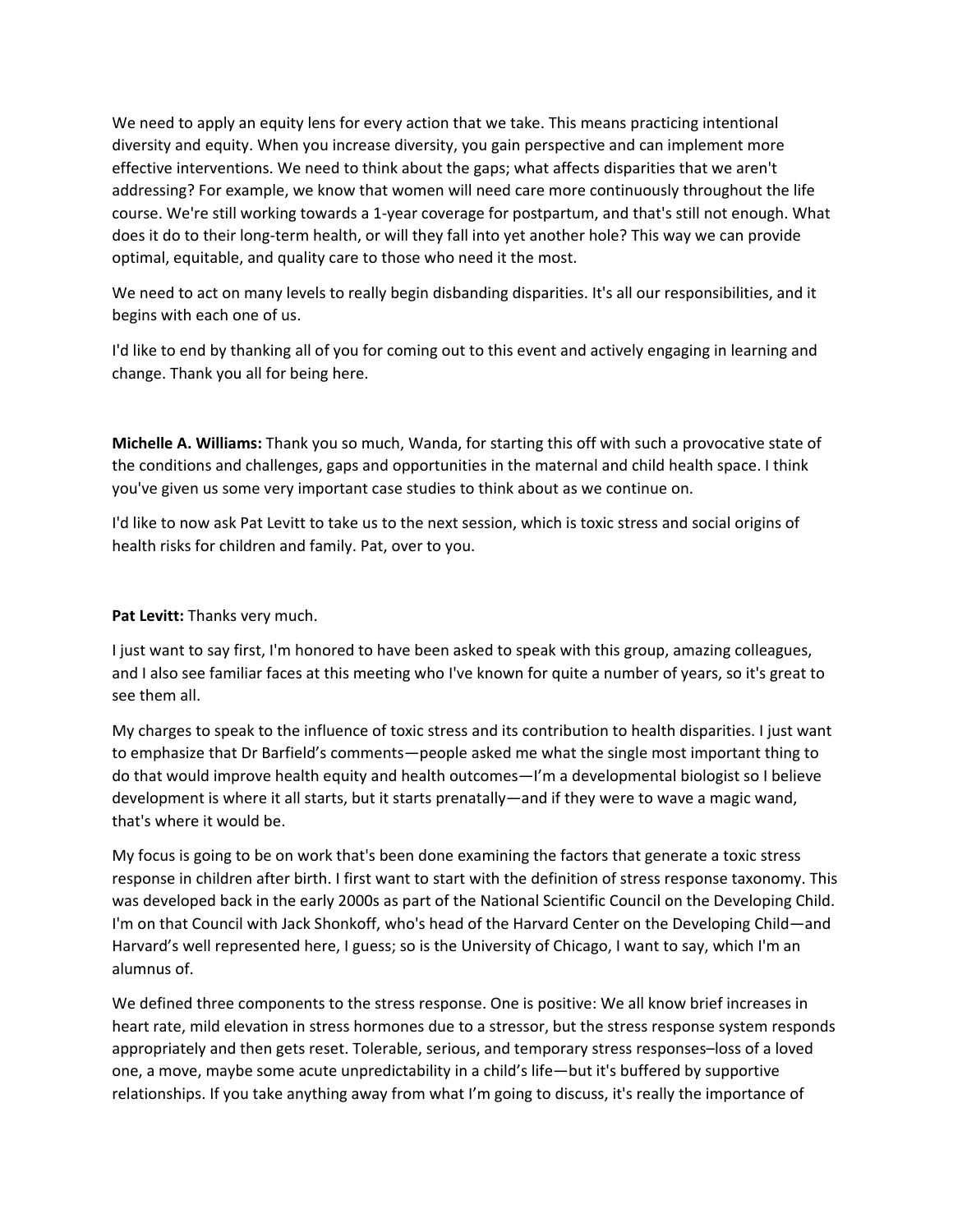relationships and the predictability of relationships, which is an important positive buffer against toxic stress. Toxic stress is not the stressor. I want to stress that it's not the stressor; it's being misused. If you do a Google search to find the number of references to toxic stress now it's close to half a million or more, maybe it's more. Toxic stress is the prolonged activation of stress response systems in the absence of protective relationships. That's where the pathophysiology, the adaptation, and what ends up being a maladaptation, occurs.

Neglect is the most prevalent source of what we call early adversity or what's defined in some circles as child maltreatment. This is old data; this is still the same where the absence of relationships, the absence of what we define as "serve and return," is the driver of toxic stress.

What are the origins of the neglect? In most instances, it's not purposeful; it's actually disrupted caregiver mental health, access to basic resources, disruption, or failure to access quality childcare, support programs in the community that are lacking, and predictability of the day-to-day routines that occur in a family. When families are dealing with this, when individuals are dealing with these uncertainties, one of the fallouts or outcomes of that is the inability to spend sufficient time to be able to engage in the serve‐and‐return relationships that are so important.

This paper just came out in *JAMA Pediatrics*; I wanted to highlight it. It's a meta‐analysis showing the association of childhood adversity with morbidity and mortality in US adults. This is the conclusions. Four of the most costly diagnoses for which child adversity increases risk is costing this country over \$700 billion in annual health care costs a year—that's cardiovascular disease, diabetes, depression, and asthma—we all know that. The prevention of childhood adversity, which can be defined in a number of different ways, and the intervention on pathways early and to identify those who are at high risk for toxic stress that link these experiences, elevate it to zero disease risk, needs to be considered a critical public health priority. I think everyone on this on this remote meeting recognizes that.

The biological underpinnings of toxic stress was formulated in large part by Bruce McEwen. This is Bruce, who unfortunately passed away unexpectedly in December 2019. He was a member of the National Academy of Science and Medicine and really helped us understand the core concepts from a biological perspective and the relationship between brain and periphery in this concept that he popularized, called allostasis and allostatic load.

He simply conceptualized… Homeostasis, as we all know, is a physiological property that can be measured within a range. It's not constant at one value, but it actually can oscillate. It has a pretty narrow risk response range, and it changes, of course, depending upon the influence of circadian changes that occur on a daily basis and changes as well.

Allostasis is the broad response range for maintaining homeostasis due to some challenge to the physiological system. While some of the measures stay within the normal homeostatic range, there is slippage and atypical measures can be identified, whether it's glucose levels, or blood pressure, or whatever is being measured, it's the same concept. Allostatic load, which is the core underlying component or principle that that drives our understanding of toxic stress, is prolonged stressors, chronic stress, shifts the homeostatic range maladaptively, and remains in this range for extended and long periods of time, even throughout a lifetime.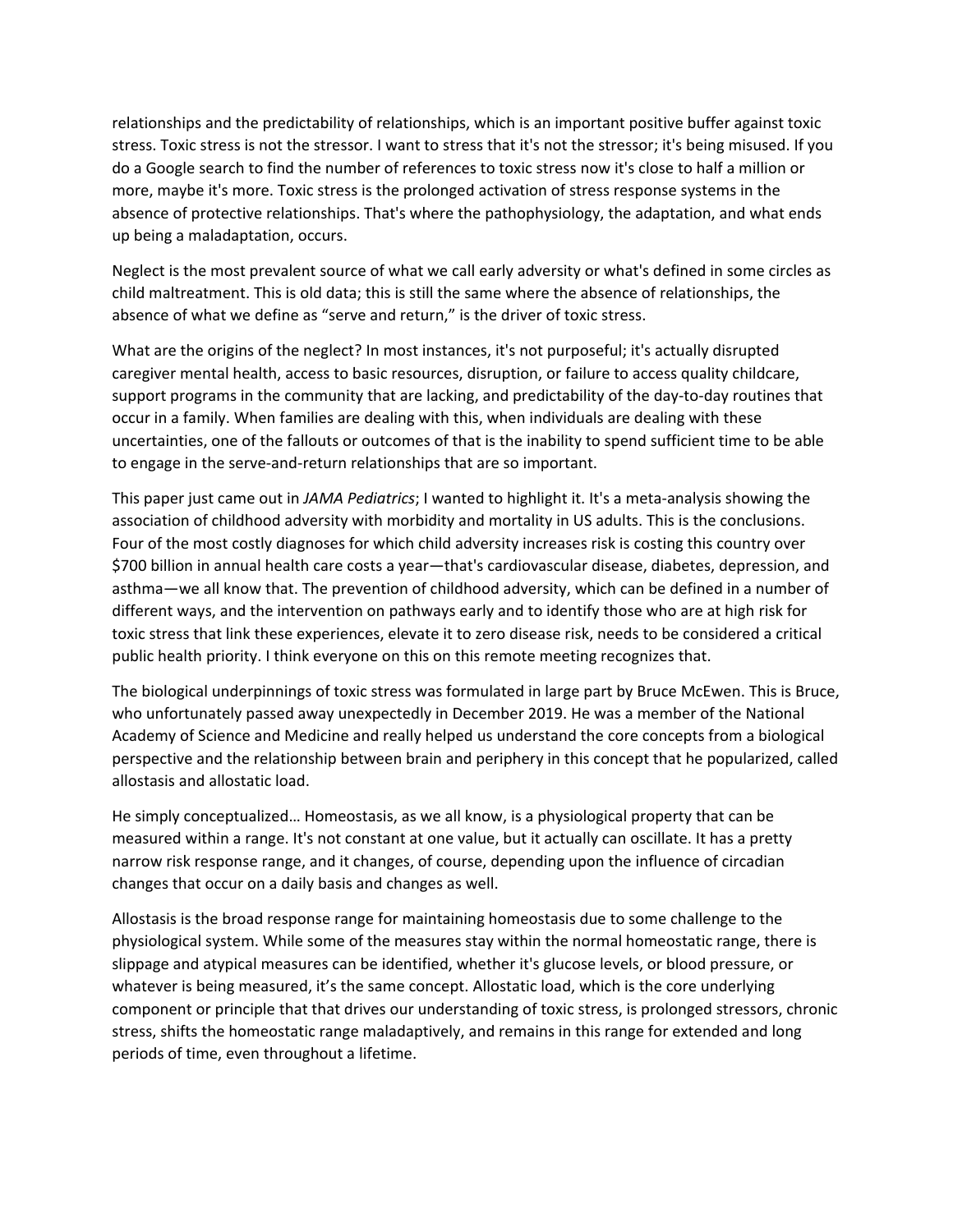The pathophysiology, the pathophysiological outcomes of maintaining a system in this atypical range may not be evident early on, but over time the stress on the system accumulates, and one sees then the emergence of disease and disorders at a later date. So, what occurs early has an influence on what appears later on.

Development, which we thought about as and argued for several centuries up until recently that it's either genes or environment that are driving these developmental processes. Well, we know that genes can't function without experiences. And this  $G \times E$  is also modulated and mediated by time. When the experiences, when environment is driving changes in the use of genes that we inherit from mom or dad. This is a diagram that's Tom Boyce came up with in a recent paper that we all published in *Pediatrics.* I'm not going to go into detail but what the body doesn't do is filter out the disruptive experiences and just focus on the positive experiences; that is, the brain and the body adapt to experiences in ways that may be positive and improve physiological outcomes or adapt in ways to try to survive challenging environments, challenging stimuli in the environments. You can read, you can see what these component parts are.

These are driving physical and mental health outcomes, there's no doubt about it. The reason I started with the paper that just came out of *JAMA Pediatrics* is because it's the social or it's the environmental determinants, some people call it social determinants, including exposure to pollution and toxicands that is disproportionally affecting populations of color in this country and around the world. Which you typically don't think about is the social component, but it's an environmental component that's driving these pathophysiological processes.

If you look at this—this is a relatively old paper, but I think it's important–the predicted allostatic load score based on metabolic the appearance of metabolic syndrome and other measures, I would argue that this extrapolation younger than the age of, below the age of 20, where Black adults and White adults are pretty close to each other, I think it may not be an accurate extrapolation; because we don't really have really strong data on physiological measures that would be indicative of allostatic load. That's part of what I'm going to talk about towards the end of my presentation. But you can see that the gaps are quite substantial in terms of high burden of stress.

We all know these statistics—this is from 2019—that the lack of resources and the time spent having to garner any kind of resources to support family drives allostatic responses, drives chronic stress. You can see the disparities between White and Asian ethnicities and Black American Indian and Hispanic Latina.

I don't need to go through this. Dr Barfield spoke about it. It's very important to understand the origins of such environmental factors that are driving chronic stress. They arise through racism institutionally, culturally, and interpersonally, an area that still is lacking tremendously, from my perspective. And even we have government agencies that are still asking for information in ways that are actually creating more gaps in terms of understanding disparities. We can talk about that during the Q&A.

Environmental stressors affect not only the brain and autonomic nervous system, where a lot of the focus has been in terms of the biological studies. I would say that all of what you see here has evolutionary foundational evidence as well. In animal model research, the same kind of effects of environmental stressors on cardiovascular function on neuroendocrine systems, immune systems, gut and metabolic systems, all of these are affected as well as the brain and autonomic nervous system and occur over a lifetime.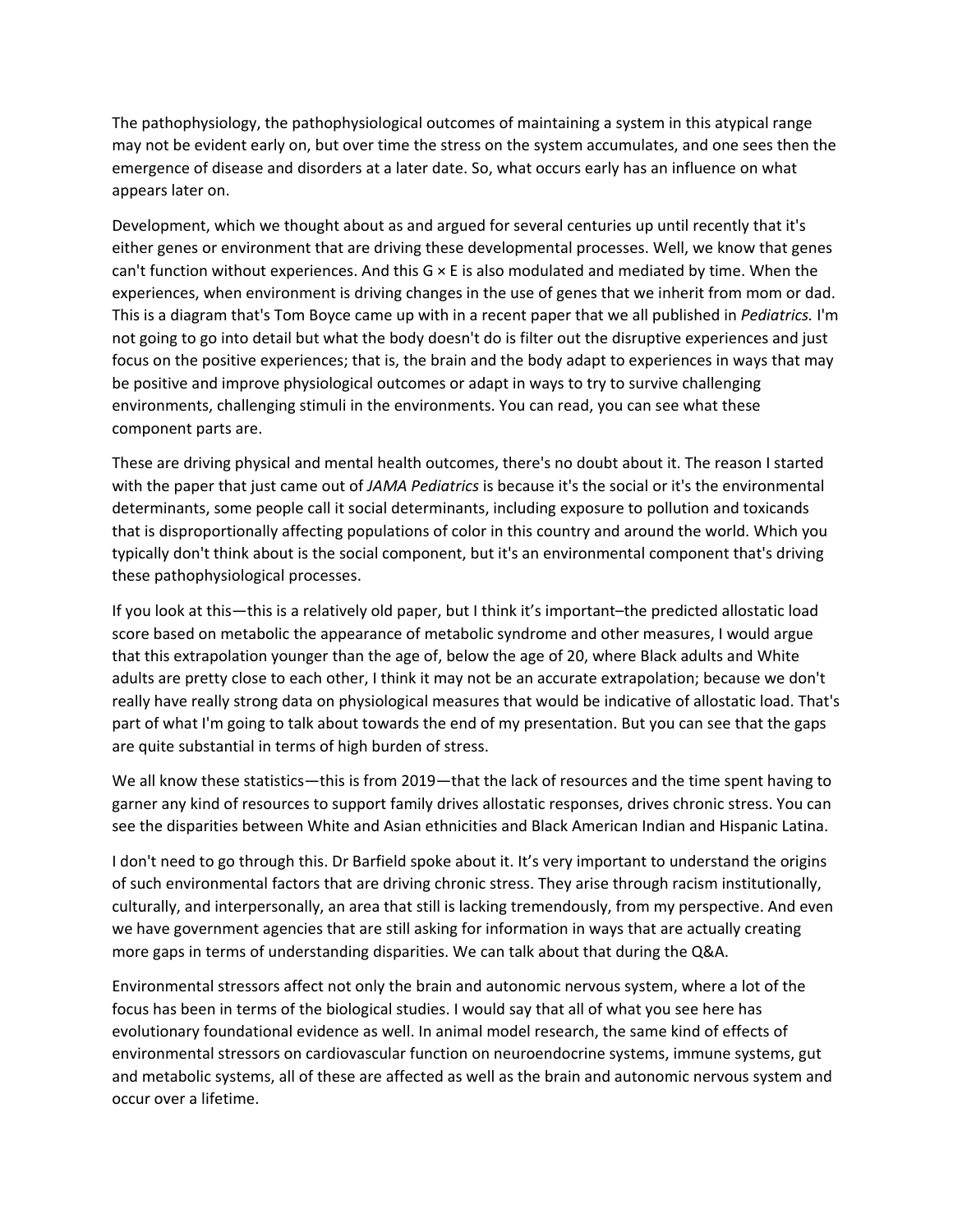There are three pillars of maladaptation that are clearly reproduced in human subjects studies as well as in animal model studies. What are they?

Behavioral inhibition is a core maladaptive risk response that seen both in animal models studies and in human studies as well–depression, anhedonia, internalization, some externalizing behaviors increase over time, both in childhood and into adulthood as well.

Immune dysregulation: The immune system is a primary target, just like the brain is, of toxic stress response. If you look at the list of diseases that show increased prevalence with childhood adversity, all of them have an immune dysregulation component, including cardiovascular disease, diabetes and obesity, asthma, and mental health disorders such as depression—all of them have immune dysregulation connections.

Finally, epigenetic aging, which appears to be both reproducible in human‐subjects popularized studies as well as in animals, there's some, there's quite a bit of heterogeneity in terms of the measures that are used. We're still not at the point where this can be used as a screen, but it appears that epigenetic aging and shifts in the temporal developmental processes that occur appear to be a common response to toxic stress.

I just wanted to reemphasize this point about chronic inflammation, because this has such a great impact on health disparities. We tend to think of these as isolated components, but they're all related to each other because of this chronic inflammatory response that affects not just the periphery but the brain as well. This concept, which is an old concept, not an accurate concept, that the brain is privileged and does not interact with the immune system, of course, is false. It has its own immune‐competent cells that are really important for wiring the brain up in the first place is, which is why these immune dysregulations that occur very early can affect brain development as well as body development.

I think I already mentioned these, so I must have had them on both slides. There you go.

Three pillars of building resilience: (1) support of responsive relationships. (2) Strengthening core life skills, including what we call executive functions—mental flexibility, inhibitory control, working memory, cognitive development—why this is an important target to emphasize is because executive functioning, which is mediated in large part by our frontal lobes, which occupy about 30% or 35% of our brain volume, those functions continue to mature into adulthood. So this idea that it's too late to do anything about early adversity is just false because this component, building these core life skills—and it's no different than going to the gym as one of my colleagues would say—there are ways in starting in childhood of strengthening these core skills. (3) And then finally, reduce sources of stress, I hope there are people on this Zoom that have some great ideas about how to do this, because it seems to be increasing not decreasing.

Can we identify infants and toddlers who are high risk for allostatic load and toxic stress? This is a study that was published in *JAMA Pediatrics* in 2018. They did a surveillance of the screening that occurs in pediatric practices—screening or surveillance that occurs. It was a survey of parents. Thirty percent screening is occurring nationally with any kind of an instrument that was screened for a social or language developmentally appropriate milestone between these ages: 30%; 37% if it's verbal surveillance, like the pediatrician ask the parents a question about either of those domains. Factors that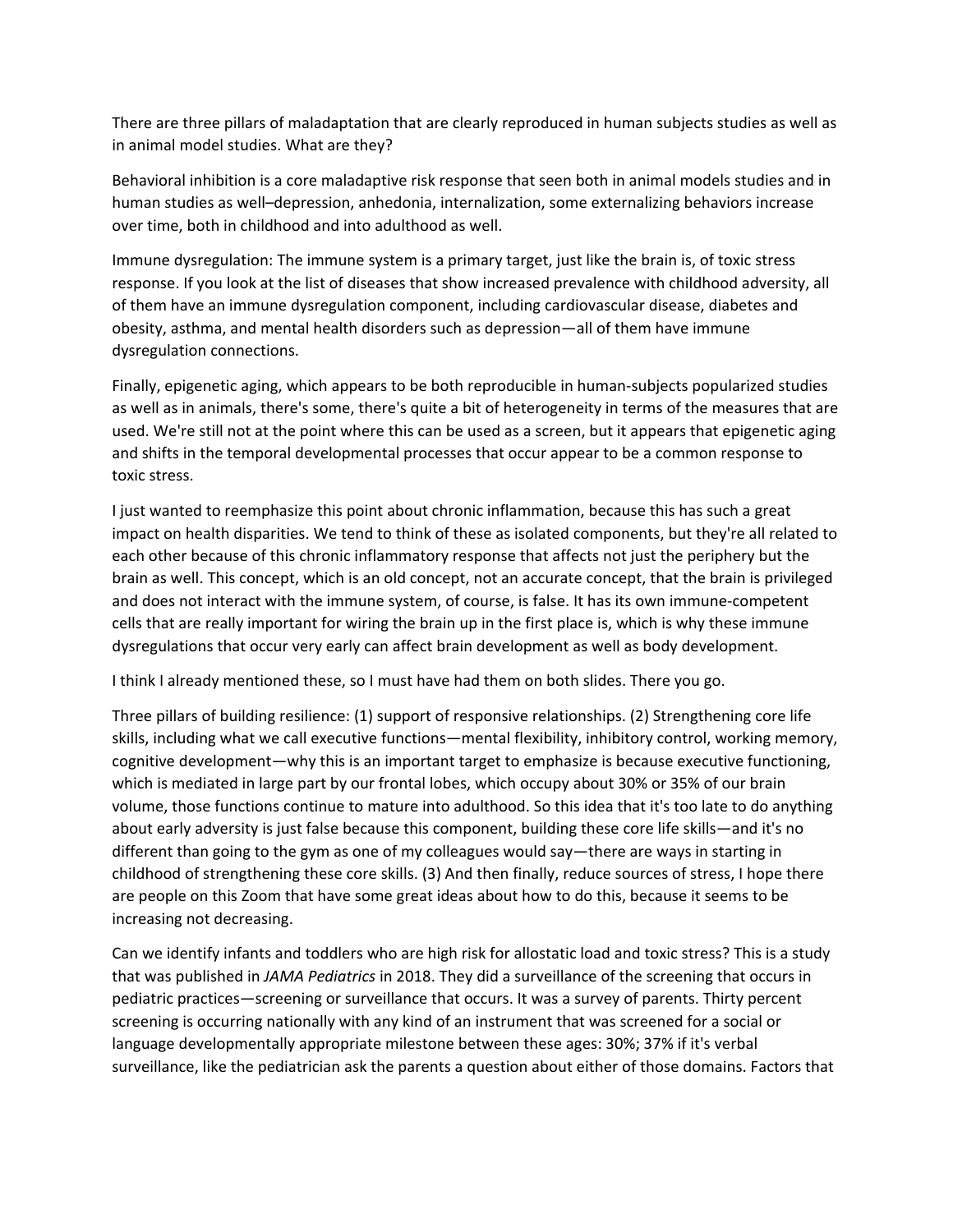reduce both to make the data even look worse is ethnicity, income, parental education all have a negative impact. So that's my frowny face.

For example, in California we have an initiative to use a modified adverse childhood experiences questionnaire. The questionnaire, this is a paper that was just published in 2021 in *JAMA Pediatrics,* the questionnaire actually is very good at looking at mean group differences, but it has poor accuracy in predicting an individual's risk of later health. The combination of questionnaire with a measure, which we and others are still searching for, is really important; we don't have that measure now.

Einstein, one of my favorite quotes, "If you always do what you always did, you'll always get what you always got." We tend to think about the science of early adversity is science of toxic stress, the science of child development. Our communications in science tend to be about asking for more money for research. I'm not saying that's not important, but we have to be able to speak to policymakers in a clear way. It's foundational for their ability to make policy decisions and maybe this will come up. This is a paper that I wrote with Nat Kendall Taylor, who's the President of Frameworks Institute, which is a nonprofit in New York.

### [start video]

"The early childhood brain development story has been a powerful influence on the growth of investments and programs to promote early learning and enhance school readiness, but the brain does not exist by itself. Connecting the brain to the rest of the body is critically important. Early childhood experiences are as much about lifelong physical and mental health as they are about early learning and readiness to succeed in school. All biological systems, all of them are highly interconnected, and all of these systems are primed to adapt to whatever the environment the thrill is. Think about this as a team of highly skilled athletes. Each has a role to play, but they depend on each other; they influence each other's responses. It's how they have operate together that's the key to their success. When we are stressed, every cell of the body is working overtime. The brain is the master control system that detects threat and then manages the response of all of the different systems. It sends signals to the cardiovascular system to increase heart rate and blood pressure. Signals are picked up by metabolic systems to increase the availability of blood sugar to provide more energy stores for the body. The immune system is activated to be on alert for the possibility of a wound or the need to protect against infection. The neuroendocrine system is activated to increase levels of stress hormones in the bloodstream. All of these also provide feedback to the brain. The stress response system was designed to deal with an acute threat per or challenge, but when the stress continues at a very high level then these biological responses actually start to have a wear‐and‐tear on the body. This is where stress explains chronic disease. The science is really clear. The most costly chronic diseases in our society have their roots in early childhood: cardiovascular disease, diabetes, and depression. Three of many diseases that are associated with greater adversity early in life. Those three diseases together consume more than \$600 billion of health care costs a year. So if we want to think about preventing disease and promoting health, it doesn't begin with exercising or eating better when you're 30 or 40 years old. Health promotion and preventing disease begins prenatally and it extends into the early childhood period. Connecting the brain to the rest of the body has very important implications for early childhood policy. If we look at the basic science‐based principles focused on early learning, strengthening relationships, building skills, producing sources of stress, those are the same principles that increase the likelihood for lifelong physical and mental health. And when we think about the major sources of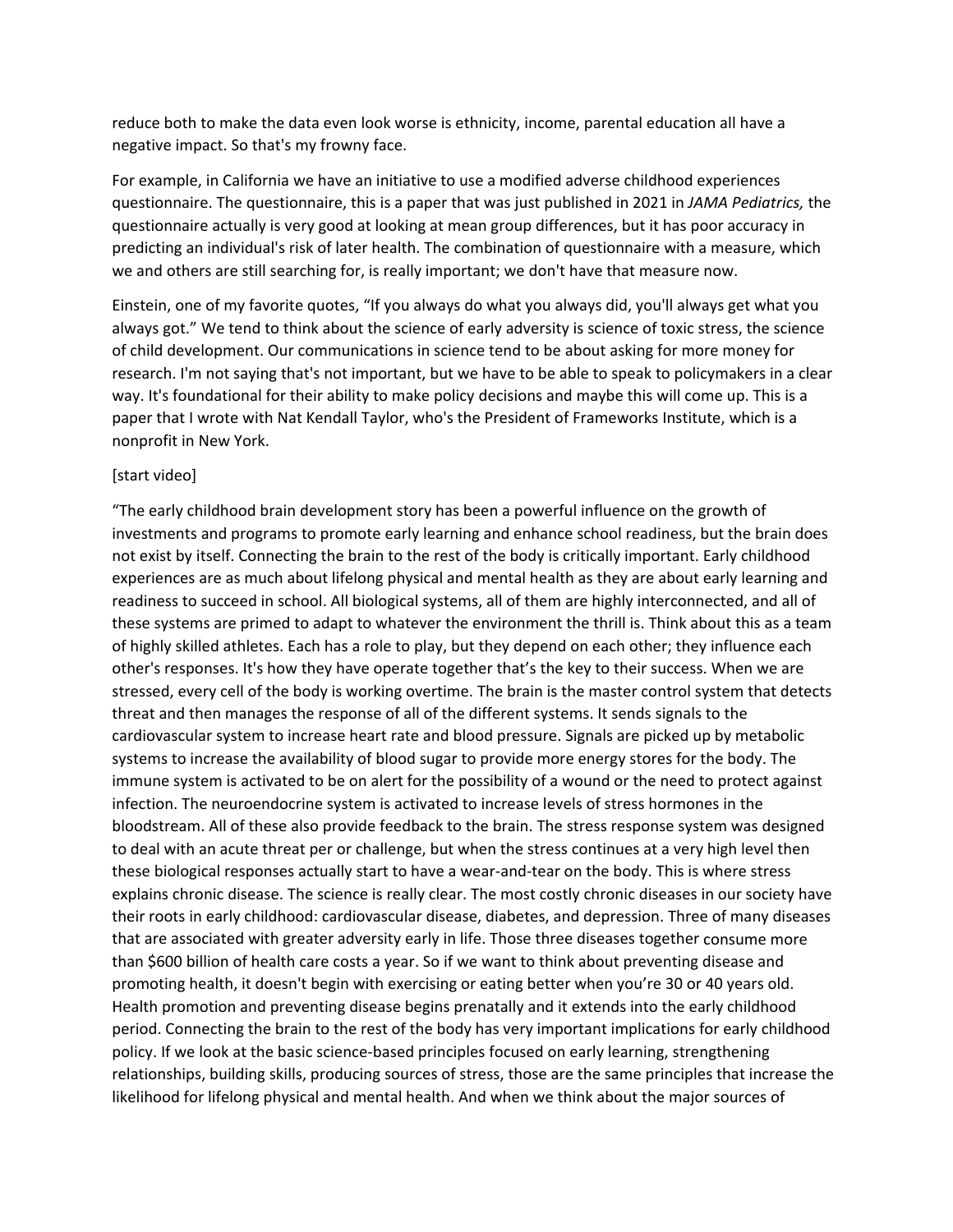adversity early in life, we talk about poverty, discrimination, exposure to violence, maltreatment, child abuse, and neglect. Although each of these sources of adversity differ from each other, biologically, the effect on the body is the same. Systemic racism and dangers of implicit bias in everyday discrimination impose a level of stress adversity and families of color raising children that is present all the time. It's never too late to make things better, and we are biologically prepared to adapt to whatever environment, but we need to look upstream at more systemic issues that are the sources of this enormous burden of threat and hardship. We have to connect policies and resource allocations from the education center, the health center, human services center. Pediatric primary care is the one domain where almost all children are seen from birth on and provides critical opportunity for engagement with families, developing relationships, promoting healthy development, and is the ideal frontline opportunity to connect families to needed services as early as possible when it can be most effective. Pediatrics alone is not going to provide all the supports that many families need. The opportunity is to move away from asking how do we connect pediatric primary care to early childhood programs and, in a different way, change our mindset to say how do we build a new early childhood ecosystem in which pediatrics is an integrated part? The brain development story has been a powerful influence. The same principles, the same concepts, are also affecting the early foundations of physical and mental health that will last for a lifetime."

[End video]

Thanks very much.

**Michelle A. Williams:** Thank you so much, Pat, really an incredible presentation. We take a lot away from understanding the biological underpinnings of toxic stress, how toxic stress can impact biological systems, and then how those system disruptions can lead to a myriad of chronic conditions that rob Americans years of life that could be lived well if we took a preventive approach. I think it's an important time for us to take here and think about that last point, about the ecosystem that supports optimal development and wellness across the life course.

Now I'd like to pivot to our next keynote presentation by Dr Brawley, who is going to share with us thoughts on disparities in cancer care outcomes in women and children. Over to you.

**Otis Brawley:** Hello, thank you. Do I have my slides up correctly? Great.

It's actually a privilege to talk to you today and it's really appropriate I talk right after Dr Levitt, my fellow University of Chicago alum, because I'm going to make a plea for prevention and risk reduction to even decrease things. Prevention in childhood can decrease risk of breast cancer for women in their 50s and 60s.

I'm going to define cancer disparities, discuss some of the causes and some of the solutions. My overall theme is, how can we provide adequate high‐quality care to include preventive services to populations that so often don't receive it; it is one of the most important questions we can ask in medicine and in cancer medicine.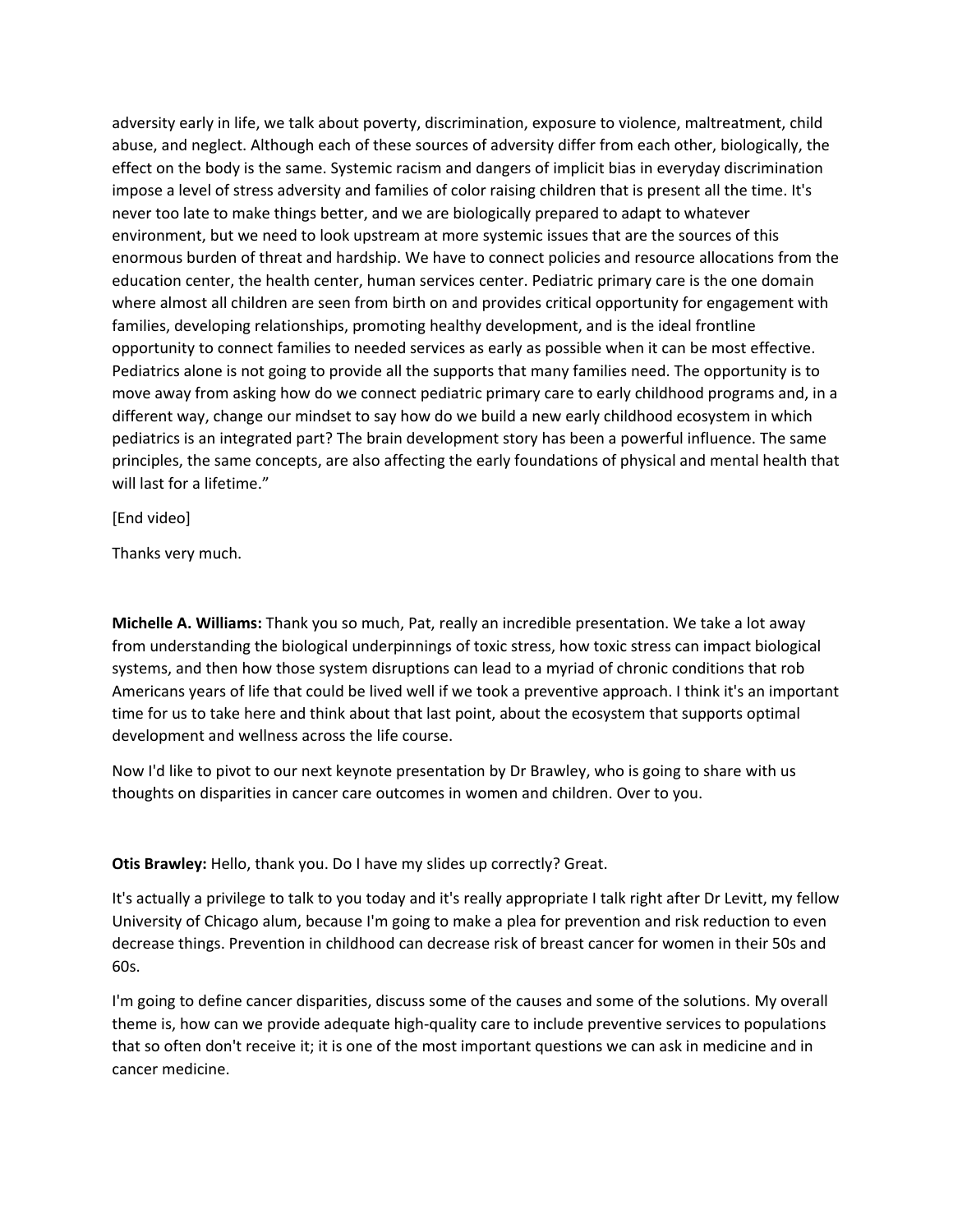And in cancer medicine we've got a lot of unnecessary care, which is going on, using up precious resources, interfering with our ability to provide necessary care, and is causing a lot of health disparities.

This is the 29% decline in death rate from cancer that we've seen since the peak year of 1991. You can see from 1900 onward, the rise in age‐adjusted death rate from cancer and now a 29% decline. We'll talk about that decline and try to apply it both to children and to women in a second.

I'm going to give a lot of racial data, but it's already been said. It's important that we realize it because I actually believe that part of the institutional racism that we live with is making race into a biological categorization, and this has been rejected by anthropologists. Race changes over time, race is incredibly broad; area of geographic origin, on the other hand, can be useful, but admixture complicates.

That being said, using race as a sociopolitical categorization, these are the death rates from 1990 for Blacks in blue, Whites in orange. Native Americans and Alaskan Natives have a lot of noise, because they represent 1.5% percent of the population. Hispanics, which is an ethnicity and not a race, and Asian Pacific Islanders below. You can see everyone is going down. Native Americans are just barely going down; you really have to be very positive to see that.

Lots of talk about enrollment in clinical trials. National Cancer Institute clinical trial enrollment over the last 3 years by race is incredibly balanced. Indeed, there's a disparity in terms of Whites being enrolled. Frequently there's a concern about biological differences by race. I want to point out, in most cases clinical trials and single‐institution studies show equal treatment yields equal outcome, and race should not be a factor in outcomes. Unfortunately, race is a factor in outcome. It's rare that the drug or therapy doesn't work in minorities. It's common that minorities, or the poor I should say, don't get the drug.

I showed you that 29% decline over the last 30 years. It's due to wise early detection—and there is unwise early detection that's wasting resources—improvements in treatment, and prevention, what many of the advocates and survivors prefer we call risk reduction. I think it is a better term, especially tobacco control, and I'm getting ahead of myself in the slides, but in the future, or right now, we need focus on weight control, energy, and balance.

Wise early detection and unwise early detection, all in one slide. About 4,100 American women die from cervical cancer each year. The survey that was done just a few years ago of the medical histories of a large number, over 1,000 women dying of cervical cancer, show that the overwhelming majority had no cervical screening in the 10 years prior to their diagnosis.

Now, at the same time, a large number of women are over‐screened. Most organizations now recommend screening every 3 to 5 years, actually there's no organization that recommends it less than every 3 years. There's a lot of women out there who get an annual pap smear, and then there's the group of women who don't get a pap smear at al.

The study of Black versus White outcomes is what we did in the past, increasingly we're moving beyond Black and White and looking more at socioeconomic areas of residence.

When we talk about children aged up to 14 years, these are the most common cancers in order. Many of us are not familiar with pediatric oncology. Approximately 10,400 kids less than 15 years of age are diagnosed each year. Survival does differ by the different types of tumor, by race and ethnicity within tumor. Five-year relative survival rates have increased dramatically since the 1970s, and more than two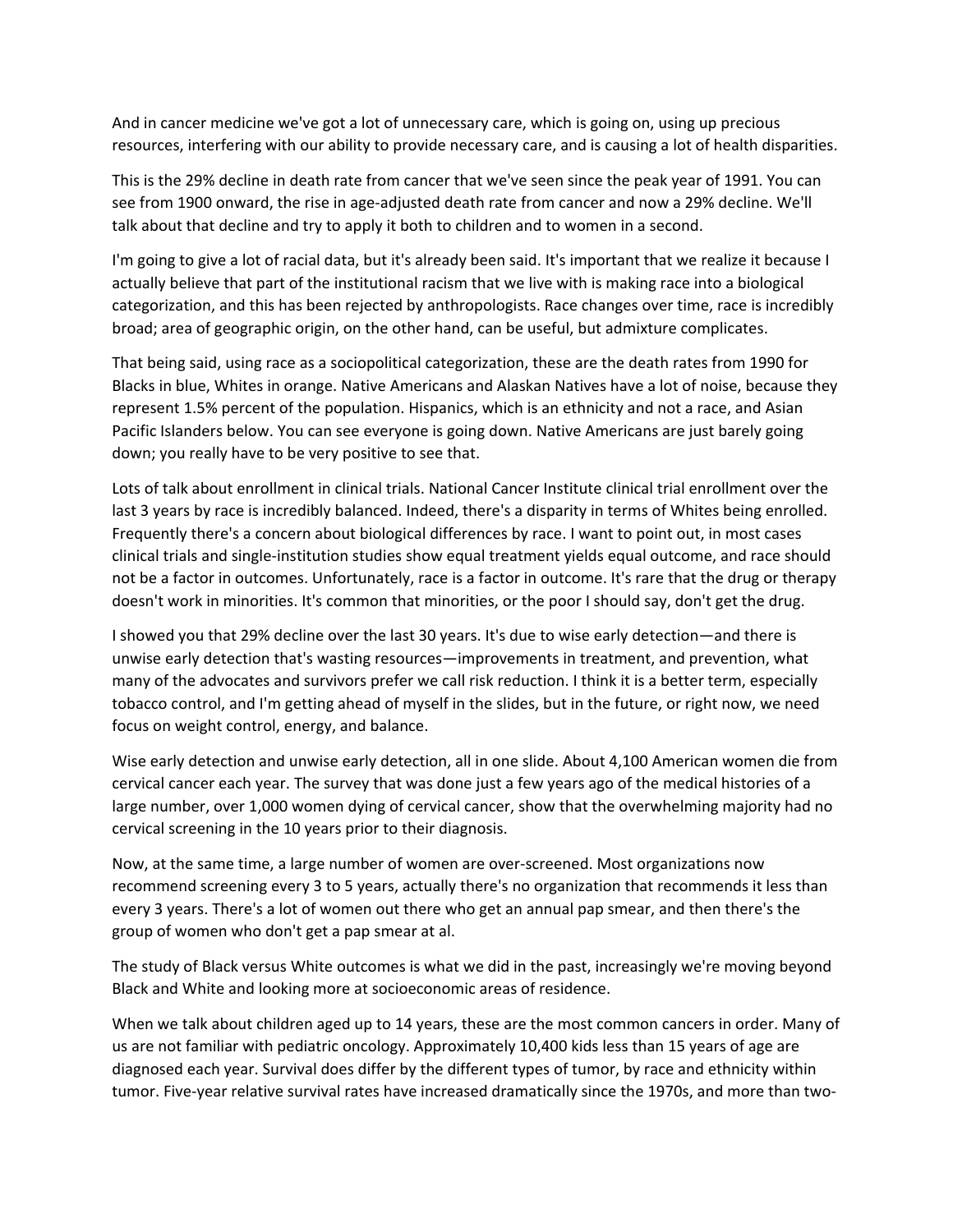thirds of all children with cancer are now effectively cured. I don't use that four‐letter word very often. Of the 10,400 kids less than 15, about 23% go on to clinical trials. Interestingly, 2% to 3% of Americans and adults, adolescents and young adults, go on to NCI clinical trials. There's a paucity on trials, but it's not by race.

For adolescents and young adults, people 15 to 19 years of age, these are the most common cancers. I showed you mortality declines for all people earlier by race, this is the mortality decline in goal for people less than 20 for cancer. Since the year 2000, you can see more than 20% decline in mortality just since 2000. When we break that down by race, you can see all the races and ethnicities are getting closer and closer. Interestingly in 2000, the death rate for Hispanics was higher than the death rates for Blacks or Whites. You can see the death rate for Blacks was actually lower than the death rate for Whites. The only diseases, very few diseases, where you're going to see that category. But they're coming closer and closer together.

Now, with pediatric oncology, we do have the advantage that most pediatric oncology is practiced in university settings where quality of care can usually be a little bit better. However, low socioeconomic status and lack of insurance is associated with a higher stage of diagnosis for virtually all cancers, including children's cancers. For adults, the Affordable Care Act is associated with reduction in disparities in stage, and diagnosis, and outcomes.

For pediatric soft tissue sarcomas or bone and soft tissue sarcoma, you can see a 5‐year survival rate. This is a Kaplan‐Meier plot; 50% survival, 75% survival. I'm sorry, not 5‐year, at 200 months. Here, you can see people with private insurance have a greater chance of being alive at 200 months than people who have low-income public insurance. In pediatrics, I like to look at insurance, because for adults, one of the issues is many people get low‐income public insurance when they get diagnosed and they don't have it for prevention or screening. We don't screen, of course, children; there's very little time for prevention.

Here you can see, even at localized disease at diagnosis, the privately insured do better than the publicly insured. This is primarily not because of insurance difference but because people with the public insurance come from poverty, and you have literacy issues, access to care issues, transportation issues, and all of those things.

Here with metastatic disease, private insurance does better at 200 months compared to low‐income public insurance. The poor, including poor Whites, more often present with distant disease. The poor are less likely, by the way, to receive adequate care, things such as radiation, which requires intensive follow‐up, coming to the doctor 5 days a week for 6 or 8 weeks. We also have evidence that quality of radiation can be an issue. That's becoming more and more of an issue in adult cancer as well, where we find that poor people tend to be treated with lower energy machines in centers that cannot afford the latest in radiation therapy equipment. Aiming of the beam, quality of care, and so forth, they are problems. Cancer disparities are due to differences in access to quality care, as well as utilization of available quality care. The poor, even with insurance, frequently underutilized.

Now let's look at adults with breast cancer. This is breast cancer mortality from 1975 onward. You can see Black and White women did not have a disparity in death rate in the 1970s; the disparity only started as we learned how to screen and treat for this disease. The disparity is at its greatest today. And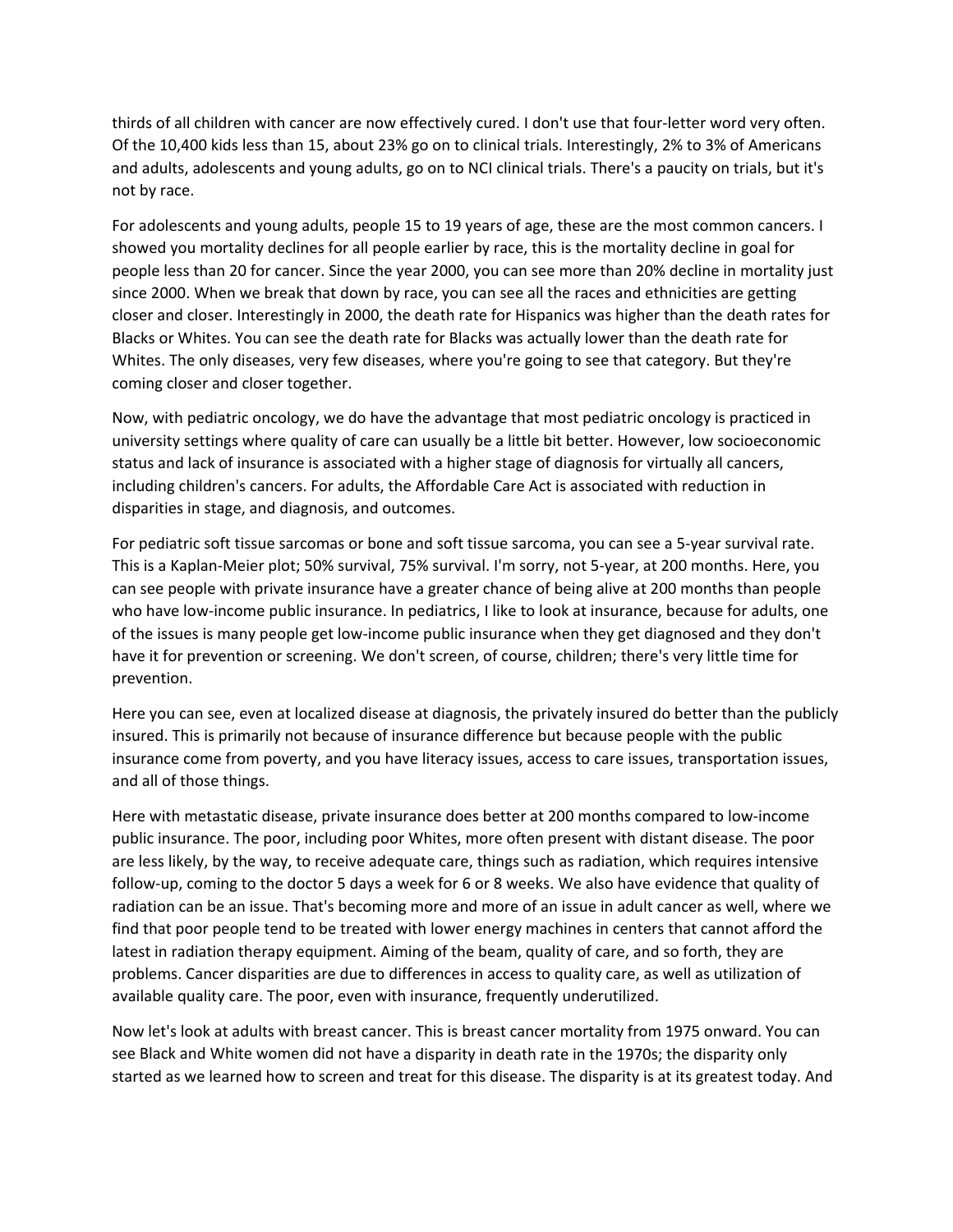then you can see Ronald Reagan told us that we, by executive order, that we had to collect and publish data for the other two races and one ethnicity; that's why these lines started 1990.

There has been a 40% decline in risk of breast cancer death in the United States as a whole, starting in 1990; 40% as a whole for the United States. In purple you can see the states that had a 22%–29% decline, and in dark blue the states with a 44% to 51% decline. The United States as a whole was very homogenous in the 1970s and 1980s, but something happened in the late 1980s such that we have huge state‐by‐state disparities. Indeed, we're now starting to talk about Mississippi versus Massachusetts disparities more so than Black–White disparities.

There are seven states where the Black–White mortality differences are no longer statistically different. Speaking of race, six because they are very low and then there's West Virginia, which has very high death rates for Blacks and Whites. There are 12 states where White women have a breast cancer mortality higher than the breast cancer mortality of Black women in Massachusetts. Howard Koh is speaking after me, and that's somewhat appropriate because he can claim the good part of this statistic, by the way.

There's a number of studies that show that the decline in mortality is much more because 20% to 27% of women get poor treatment after diagnosis. It's only about 10% of the mortality is due to poor mammography or lack of mammography. Not getting adequate care is a huge, huge driver of death from breast cancer. That's inadequate surgery, chemotherapy, hormonal therapy, inadequate radiation.

Mary Jo Lund was one of my fellows, and she published this in 2008; 7.5% of the Black women in Atlanta in the year 2000 who were diagnosed with a localized, curable breast cancer did not receive surgical removal of the tumor within 1 year of diagnosis; it was 2% of White women. They all have disenfranchisement and poverty in common.

There are a number of military studies, by the way. This show that Black women who have access to military hospitals enjoy a death rate or risk of death that's closer to that of White women than Black women in the United States. An intensive effort at increasing quality screening and treatment in Chicago had significant impact in terms of mortality over a period of about 10 years. A substantial number of women of all races and income did less than optimal breast cancer care, be it screening, diagnostic, surgery, radiation, chemotherapy. There's even evidence that pathologists tend to dissect out less lymph nodes in poor people versus nonpoor people; and that's not that the pathologists are discriminating by socioeconomic status. That's that the pathologists who takes care of poor people usually is working in a hospital, where the pathologist has more cases to deal with per day. Whereas the pathologist that takes care of middle class in short, or upper middle‐class people, only has one or two cases per day. One actually does have to start wondering if Medicare is causing some of the disparities by really being a band‐aid that just covers some of them up.

Few appreciate, by the way, a lot of talk about breast cancer and triple‐negative disease, the disparity and treatment for Black women is among women who don't have triple‐negative disease. Triple‐ negative disease is disease that doesn't express estrogen, progesterone, or Her‐2‐Neu receptors, and treatment options are much less for people who have triple‐negative diseases, about 24% of Black women and 12% of White women have triple‐negative disease.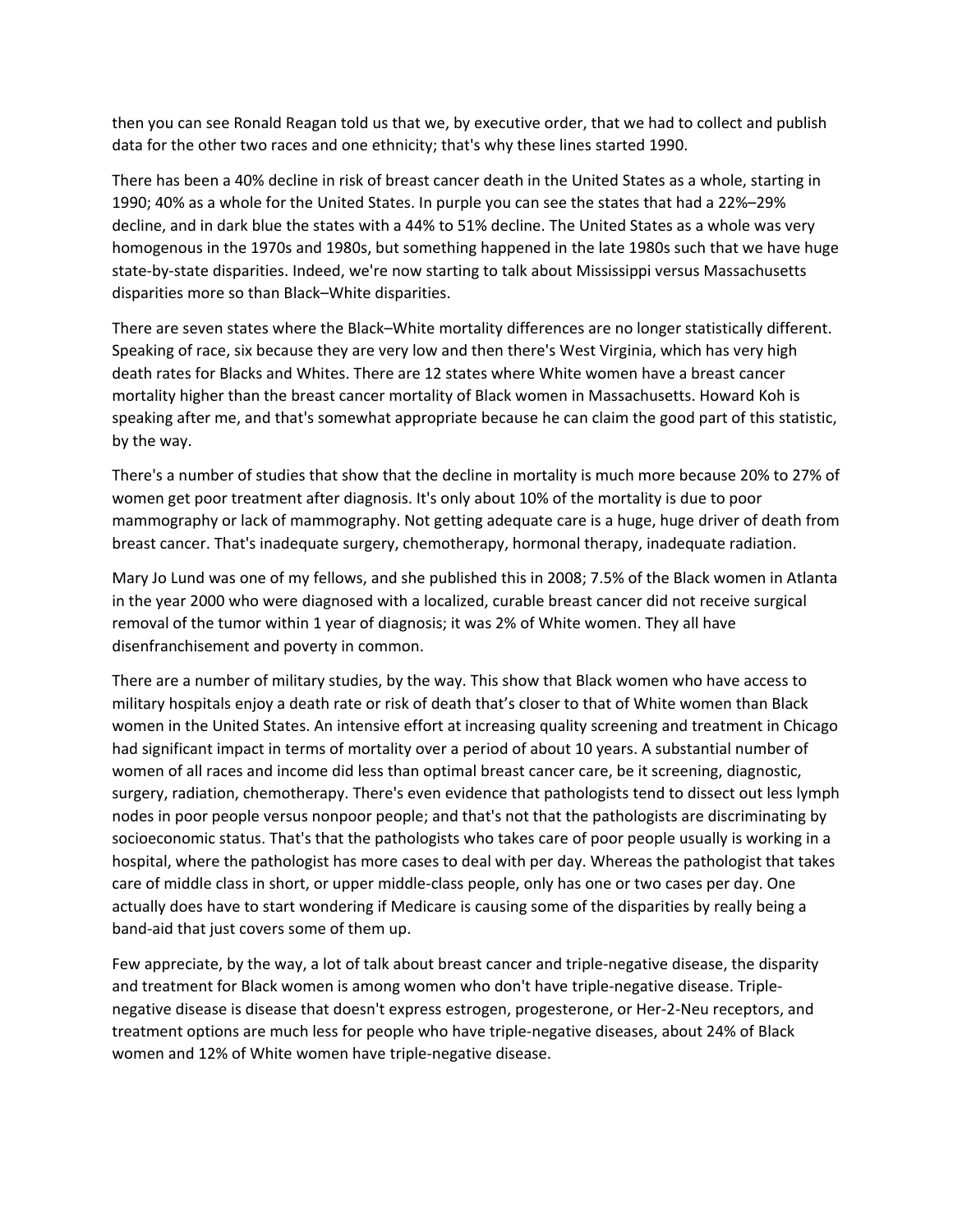Triple‐negative disease, interestingly, is associated with obesity, especially obesity in childhood, it turns out. And dietary differences, high carbohydrate diet—more common in poor people, especially young poor people—as well as reproductive patterns, having a number of children, and not breastfeeding common amongst poor people. By the way, some of us who went to medical school will remember, and it's still being done, many young ladies as they are discharged from having a child is sent home with a case of formula. We encourage them not to breastfeed, and that increases their risk of triple‐negative breast cancer later in life.

Social deprivation studies, by the way, show that this is not just a Black problem, even in Europe, especially in England, they've shown that ER‐negative tumors are more common amongst the poor.

This is obesity rates over time. Black women have a huge obesity problem compared to others. Again, energy balance is the second leading cause of cancer in the United States. It starts in childhood, and prevention of cancer is clearly a need.

I'm going to sum up by just saying how can we provide adequate high‐quality care is incredibly important; there are cultural differences in acceptance of therapy; disparities in comorbid disease making therapy less appropriate; access is an issue and being able to utilize that care once one has access. And of course, there's racism and SES discrimination as well.

Thank you. It's really a privilege to talk to you today.

## **Michelle A. Williams:** Thank you so much, Dr Brawley.

Now I'd like to turn over the podium to Professor Howard Koh, who is going to be speaking on public policies, strategies to build that that could reduce health disparities in women and children. Howard?

**Howard Koh:** Michelle, thank you so much, and I want to thank Dempsey who is helping me get the slides on the screen and will be running them for me.

And, before I begin, let me thank you, Michelle, for leading this very important conversation. It's great to be reunited with Wanda again; I had the pleasure of working with her when I was at HHS and she's still doing great work and CDC. Otis and I have a longtime relationship over the years working on cancer disparities and cancer control. It's great to hear from Pat for the first time and hear his fascinating insights on toxic stress and, by the way, Jack Shonkoff is a wonderful colleague for me at Harvard. It's good to see that video at the end. Let me also thank the interest group for sponsoring this, and thank Beth and also particularly, my dear friend, Howard Bockner, who just did such an outstanding job as Editor‐in‐Chief of *JAMA* before stepping down in July.

I've been asked to talk about this very broad and fascinating topic about political strategies and programs to eliminate health disparities in women and children. This is the broadest presentation but overlaps with the previous three in many ways, as you will see. It also reflects a lot of personal thoughts that I had while serving first as the Commissioner of Public Health in Massachusetts, under multiple governors by the way, and also Assistant Secretary for Health in the Obama Administration. I hope you don't mind if I refer to a lot of personal areas of interest as I go through this presentation. Yes, I am from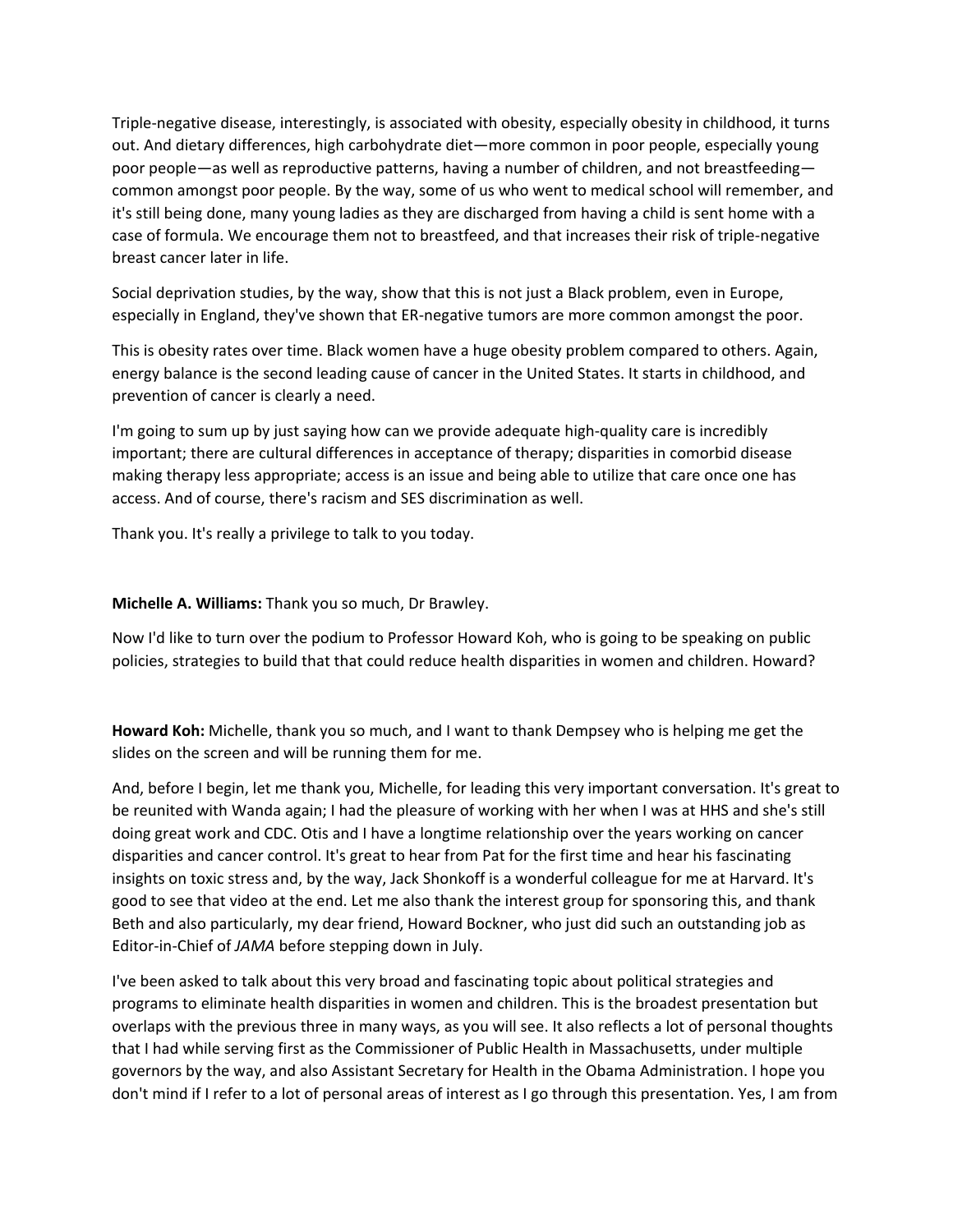Massachusetts, so Otis thank you for that shout out, but most important of all, go Red Sox! Dempsey, first slide, please.

Let's just start with the big picture, and what are we talking about. Just about every day of my professional life, I think about these two opening comments from WHO that were put forward over 70 years ago, that health is "a state of complete physical, mental, and social well‐being and not merely the absence of disease or infirmity." Today we're talking about broad well‐being. I think Pat's comments on toxic stress particularly related to that. I'll be making some more comments about well‐being and flourishing at the end of this presentation.

And then, "The enjoyment of the highest attainable standard of health is one of the fundamental rights of every human being." That's ingrained in seven languages on the concrete of our school, the Harvard Chan School of Public Health where Michelle is our dean. This goal is something that we're all thinking about right now in the time of COVID.

And then, with respect to health equity, I think the most powerful statement of health equity I've ever heard is from Martin Luther King; I love this quote. "I choose to give my life for those who have been left out of the sunlight of opportunity." So, in short, many of us enjoy the sunlight of opportunity, but too many others do not. The question is, why not? That's what health disparities and health equity is all about, and these are critical questions in the time of COVID.

Federal strategies to address health equity date back to at least 1985 when under HHS Secretary Heckler, a Secretary's Report on Black and Minority Health was put forward. I had the privilege of starting at HHS in 2009, and shortly afterwards, then Secretary Sebelius asked me to convene an HHS‐ wide committee to update an action plan to reduce racial and ethnic health disparities. You'll remember the Affordable Care Act was passed into law in 2010; I'll be referring to that repeatedly throughout this presentation. And so we put forward a strategic plan that we're very proud of. The goals and strategies are summarized very briefly below about reducing disparities in health insurance coverage, making sure that our workforce was strong and diverse, addressing these themes in all population health activities, very importantly improving data collection—I was so glad Wanda referred to that repeatedly in her presentation—and then also increase the accountability of HHS programs.

In fact, because of the ACA, six new dedicated Offices of Minority Health were established in AHRQ, CDC, FDA, HRSA, SAMHSA, and CMS. those offices are controlling today, I hope, under this new administration will do even more to address issues of health equity. We had the privilege of summarizing this Report in Health Affairs over on the right, where I had the privilege of writing this up with Sherry Glied and Garth Graham. Next slide.

Another thing to put this all in context that I'm so honored to quickly report about is that, I hope everybody knows about this incredible effort Healthy People, which serves as a roadmap, compass, and report card for the nation. This was started by one of my historic predecessors, Dr Julius Richmond in 1979. It was Dr Richmond's vision that if we are a unified nation, every 10 years we should put together and put forward a report card for the nation about, are we getting healthier or not, and have that report card with goals for the future be based on important, understandable, prevention‐oriented, actionable, measurable goals with high‐quality data and compare them decade in and decade out. This Healthy People Initiative is something that I have spent a lot of time thinking about; it's been a thrill for me to be part of it, even now since I'm back in academia.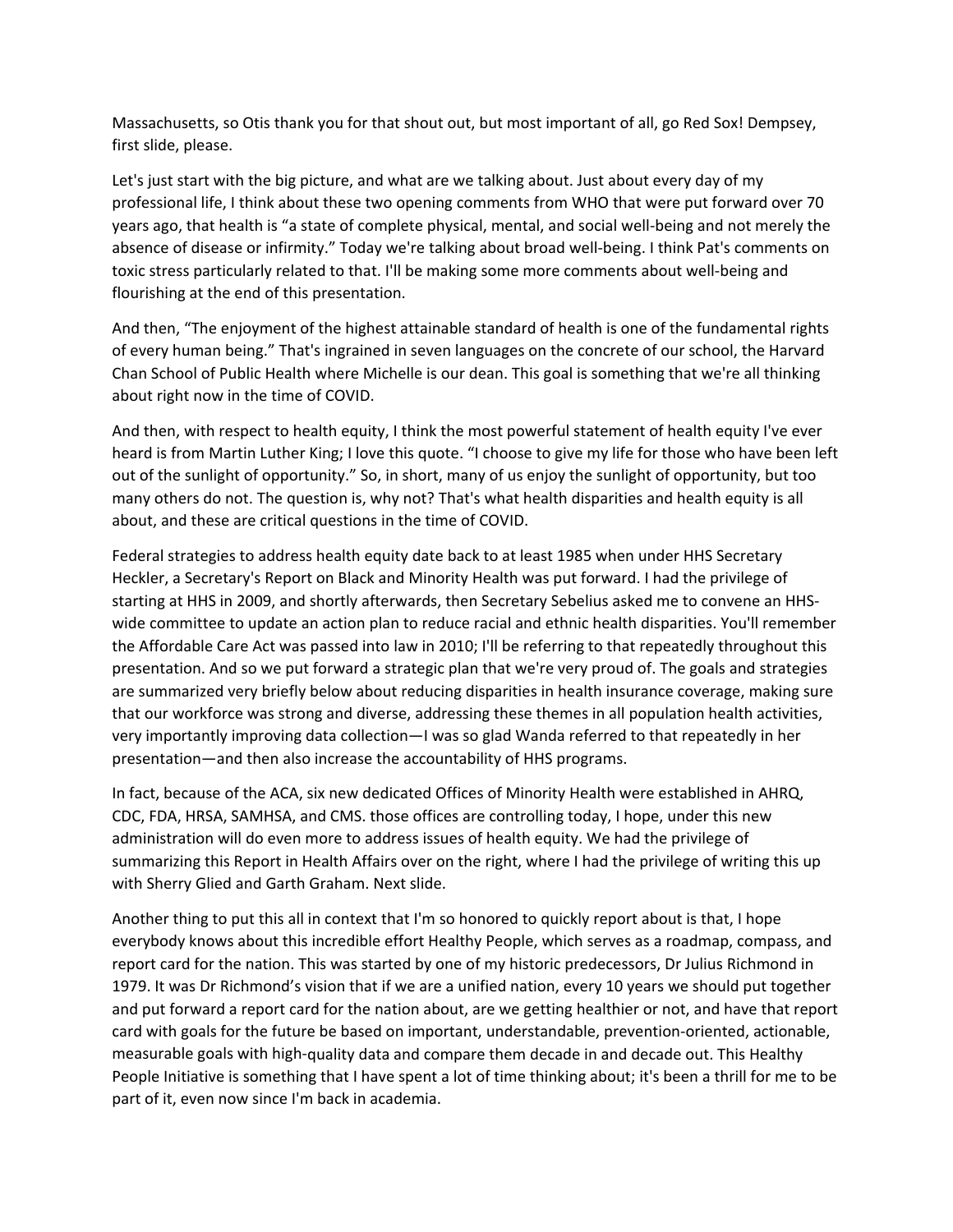Over on the right is a picture, now over a decade old, with me and my two very beloved and historic predecessors, Dr Richmond, who has since passed away and Dr David Satcher. And then in 2010 when I was the Assistant Secretary for Health, for the ASH, I had the privilege of launching Healthy People 2020. I like to say, we need 20/20 vision for healthy people. Next slide.

Healthy People 2030 has now just been released, and it's very important to consider these goals. Over on the left, you can see that if you go on the Healthy People website, you can set your own custom objective lists through the Web, set targets, work with your institutions and communities to see how your goals and targets align with broad Healthy People 2030 goals. Over on the right are some writings that I've had the privilege of putting forward in various journals on this topic. The most recent one, on the bottom, just came out a couple of weeks ago with my dear colleagues from HHS, Carter Blakey and Emmilene Ochiai. Let me also say that, since this is a National Academy of Medicine presentation, that Mike McGinnis has been, perhaps the godfather of Healthy People, and really wonderful colleague and great leader; so I really want to thank Mike for his vision. Next slide.

All this relates to our topic today of maternal, infant, and child health efforts and eliminating health disparities and achieving health equity. You may be hearing more about this going forward because in just April of this year, the Government Accountability Office, the GAO, has directed HHS to spend even more time about a formal coordinated approach for monitoring maternal health efforts across HHS, including in rural and underserved areas.

So Healthy People 2030 has over 300 objectives, but 23 of them relate directly to maternal, infant, and child health; some selected ones are below, and I won't go through all of them. But on the right, HHS is tracking whether these outcomes are improving, such as increased absence from cigarette smoking among pregnant women staying the same such as reducing the rate of deaths in children and adolescents, or perhaps getting worse like reducing preterm deaths. We can spend a lot of time debating and reviewing why these trends are happening, for better or for worse. Next slide.

Now let's talk more about how we can actually intervene to reduce disparities and promote health equity. On top, you can see that we have various levels of intervention. Over on the right, we can focus on treating disease and injury and work with health systems—such as Johns Hopkins as Otis has mentioned through his talk, great talk on cancer—working particularly with community health centers that serve some 30 million people nationwide in some 1,500 sites. I won't be saying more about that, but I'm a big fan of anybody who is working in community health centers or promoting their heroic efforts, particularly in a time of COVID. We can focus on clinical preventive services, or we can be courageous and start addressing the social determinants of health over on the left. To migrate the light, there's much more data to share with you about addressing social determinants of health, but because of we're all talking about vaccinations in the time of COVID, let's start with that specific topic area first.

When you talk about progress in vaccinations for children, you have to mention the VFC program, which I hope everybody is very familiar with. Sometimes these tremendous advances happen in public health and people forget about how critical they were and are in preventing disease and promoting health. For those of you who have not heard, in the early 1990s Congress was concerned about about measles outbreaks in the late 80s and 90s. About half of the tens of thousands of children who contracted measles had not been immunized. A lot of them were poor and underserved children from poor families, often minority families, and so Congress moved to fund childhood vaccines and take the barrier of costs off the table. Since then some 16 vaccines for children have been made available for free for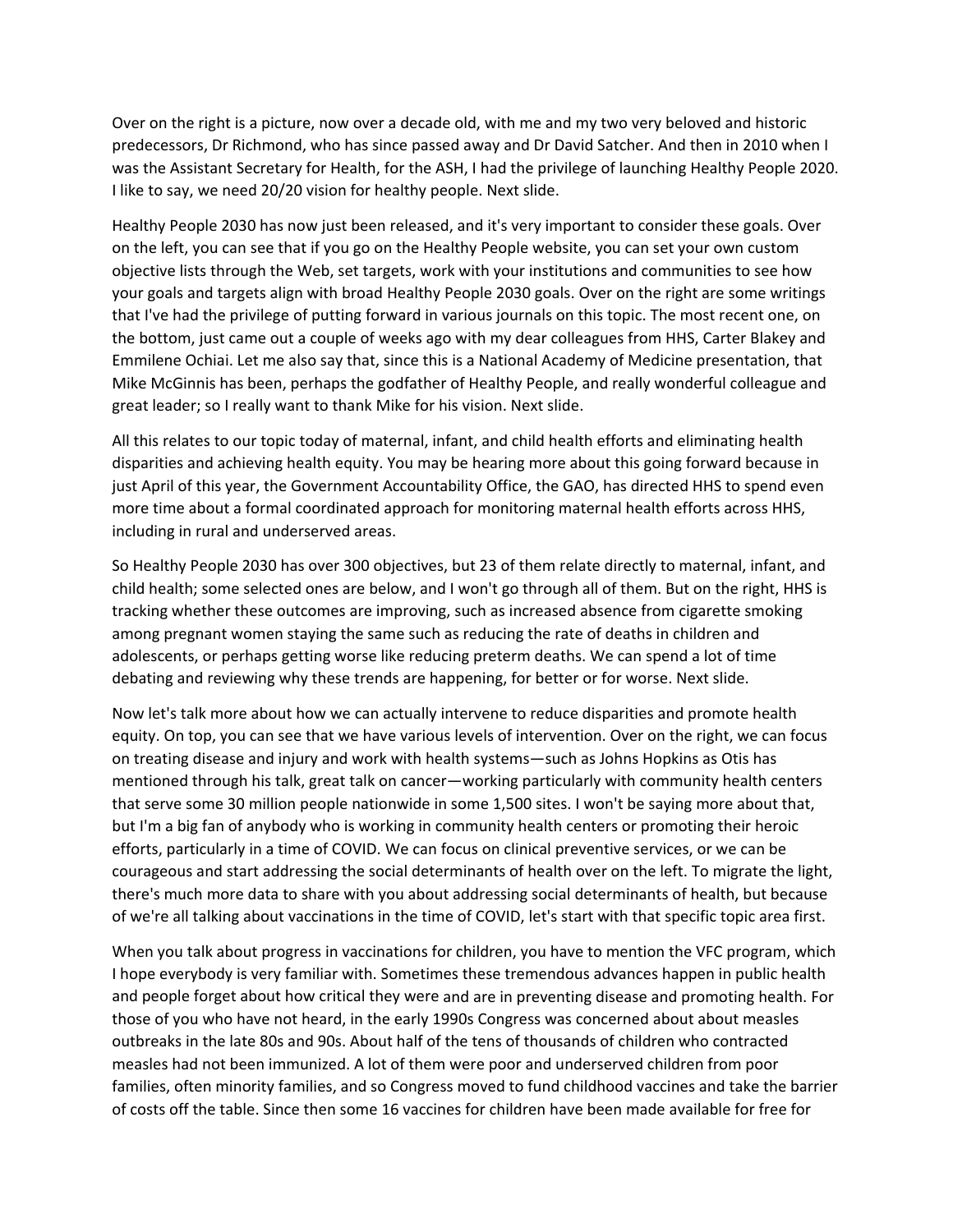those who are Medicaid eligible, uninsured, or underinsured or American Indian or Alaskan Native background.

Since then, our country has poured billions of dollars in VFC, and it's been quite a ride. Currently the budget at CDC is some \$5 billion in mandatory spending, so that's quite a commitment. I've always been interested in tracking how this has gone. Going forward, in 2014 a CDC *MMWR* analysis found very positive news, saying the vaccination coverage across many of these vaccines have increased for all children aged 19 to 35 months. In fact, in that report, which I just reviewed again recently, there's a line saying that from 2007 to 2011, that vaccine disparities for racial ethnic minorities were nonexistent. That is very heartening and reflects progress from the billions of dollars in investment we've made as a nation.

In 2016, there's a very important update from Walsh et al, published in *Health Affairs* on the right, concluding that since the start of the Vaccines for Children program, uptake has increased and most disparities have decreased. Again, good news. But there is a note of caution saying that the disparities narrowed considerably but did not occur, even over time, across vaccines or among groups. And then, a little red flag waving saying that from 2011 to 2013 there was actually a slight widening of income disparities in the uptake of several vaccines and that there may be other factors confounding the VFC program's effect on changing disparities. In preparation for today, I was curious to see if there was another update on how VFC is doing.

I was delighted that the day before yesterday *MMWR* came up with an update. So that's cutting‐edge information to present to you. This is vaccine coverage by age 24 months for kids born 2017 to 2018, and a somewhat sobering conclusion here saying that widespread and often substantial disparities in coverage with routinely recommended vaccines indicates a need for improvement to achieve equity in the national VFC program. Then the VFC program covers the cost of all recommended vaccines for eligible children, but parents might not be aware of the program or how to access it. There's still barriers here on the left, which are all familiar to all of us. The caution here is that you can pour billions of dollars in; it'll make a difference, but it may not be enough.

In the same article by Hill et al published 2 days ago, there's a very important map showing state‐by‐ state coverage of uptake of flu vaccine for young kids. As Otis's presentation has shown, there's wide variation by state and the same patterns that we're seeing, that Dr Brawley showed for breast cancer and that we've all seen for COVID vaccination uptake with particularly high uptake rates in places like the Northeast and then much lower uptake in places like the South, for reasons we can all discuss later..

While we're on the topic of vaccinations, let me also add one more quick comment on an area that I'm very, very excited about, and this is particularly of interest to the National Academy of Medicine. If you start over on the right, you all know and we all know that the National Academy of Medicine, IOM, puts out many very important reports for the future of health in our country, but oftentimes they don't translate into action by policy groups or by government. In 2010, leaders of the National Academy of Medicine Strategy for Elimination of Hepatitis B and C came to me and my colleagues at HHS. They said, "Howard, you're the Assistant Secretary for Health. We have a very important strategy that we've put forward, but we don't want this to just sit on a shelf. Can we work with you, and can you in HHS put forward a national strategy for Hepatitis B and C control for the first time ever?" After some thought, we committed to doing that. It was one of the, another incredibly gratifying experiences for me. We released the first report in 2011; on the bottom, you see two more updates up to the present time. And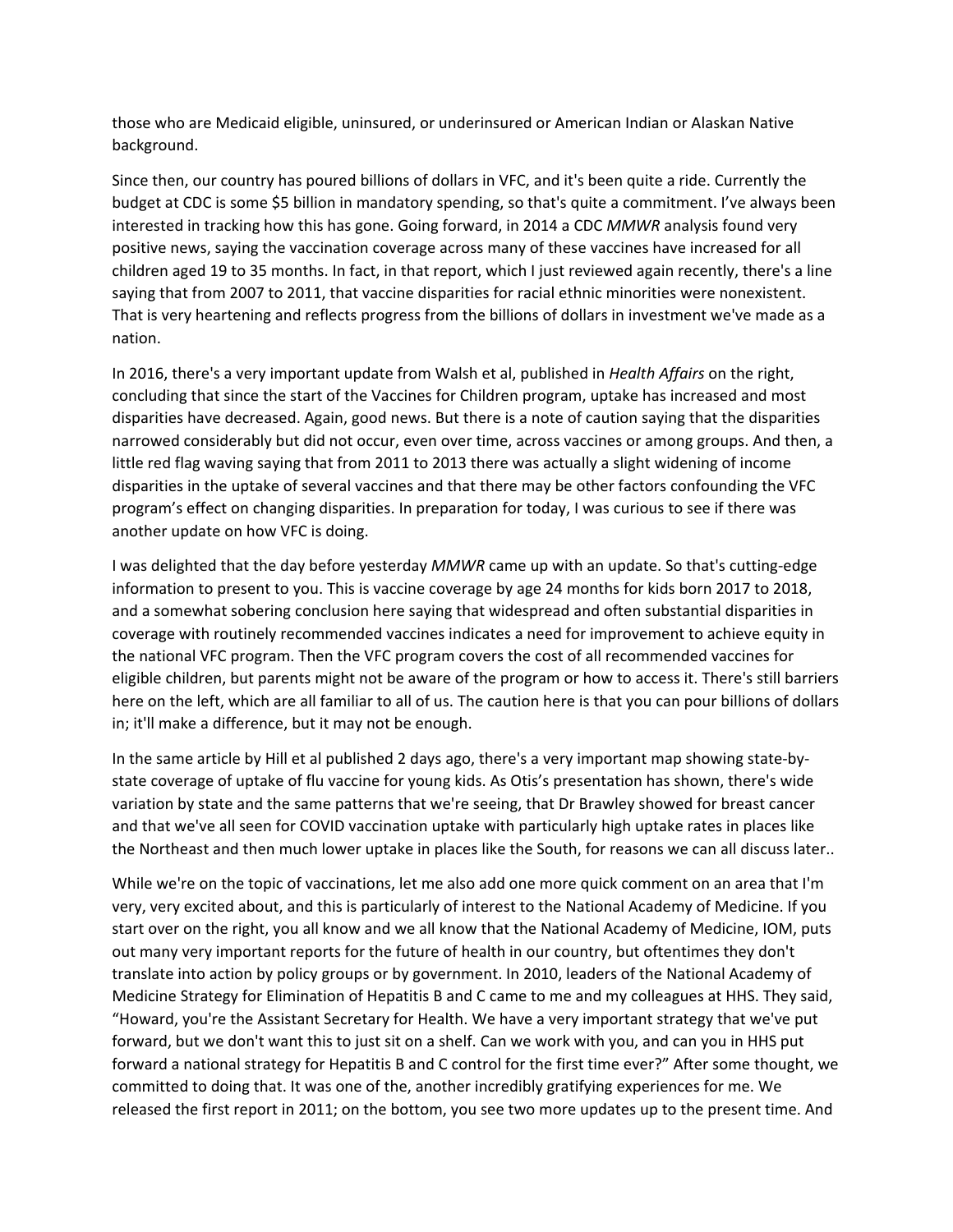so we tackle trying to prevent chronic hepatitis, which affects some 4 million people in the US, and what's very troubling is about half of the people who are affected are unaware of their infection status. Particularly for Hepatitis B, making people aware and then making sure that we have an elimination strategy for vaccinations is very important.

On the top left, as you see, there are many screening of vaccination strategies, but the one I'm particularly proud to put forth to you today for consideration is universal vaccine of all infants beginning at birth, or the birth dose. For those of you who have been familiar with this, this is a concept where every newborn in the country gets their first vaccination, in this case for Hepatitis B, within 12 hours of birth. I find this concept fascinating. It's prevention at birth and, as you can see in the middle part of this slide on the left, university vaccination for HepB has increased from some 50% to some 70%, and we need much more progress to get to Healthy People 2020 and 2030 targets of 85% and beyond. Hopefully if we do this and make prevention routine in a hospital setting so that we don't even have to think about it, that could hopefully be one way to eliminate perinatal transmission of Hepatitis B.

Let's move to another very important area of nurse-family partnerships that perhaps straddles the dimensions of clinical preventive services in addressing social determinants of health. This is a fascinating story that is very humbling to review, because if you start at the top, there was understanding from tremendously impressive researchers, particularly David Olds and colleagues, that young, low-income, first-time mothers-to-be need support about how to take care of themselves and take care of their kids, especially if they've never been through this before. There was research and programs to see specially trained nurses could be assigned to young, low-income, first-time mothers-tobe, starting early in the pregnancy, continuing to the child's second birthday, to teach positive healthrelated behaviors for the mother and child, help support good care of kids. Hopefully this would also have maternal personal development benefits as well.

Fast forward to today, there's now funding for the nurse-family partnerships through private and public sources—not enough and not nearly at the level of VFC, but it is established—then a cost figure here, and lots of investigation about cost‐effectiveness.

The science of this is really excellent, not to go into this in great detail, but there are five randomized control trials that Dr Olds and other colleagues were involved in, with subjects followed up for 19 years, if you can believe it. If you look at the details, the background of the subjects were all first‐time moms, all of them low‐income, many of them unmarried. Some of the studies like in Elmira, New York were predominately White moms, others like in Memphis in 1987 were almost all African American. There have been similar studies done overseas in the UK and the Netherlands as well. Not to go into the great detail of the outcomes, but to summarize at the highest level, the randomized trial showed sizeable and sustained benefits for both mothers, like reduced subsequent births, reduced prenatal smoking, and also for children, reduced child abuse and neglect and improved cognitive and/or active academic outcomes if the mothers have low psychological resources at baseline. I must say, when I heard Pat's presentation about toxic stress and the need for interventions, I must say that the nurse-family partnerships potentially could be one piece of evidence that intervention there was making a difference in addressing those stresses.

And then let's talk about housing and neighborhoods. Wanda mentioned this as a very important social determinant. At our school 2 years ago, we started a new initiative on health and homelessness that I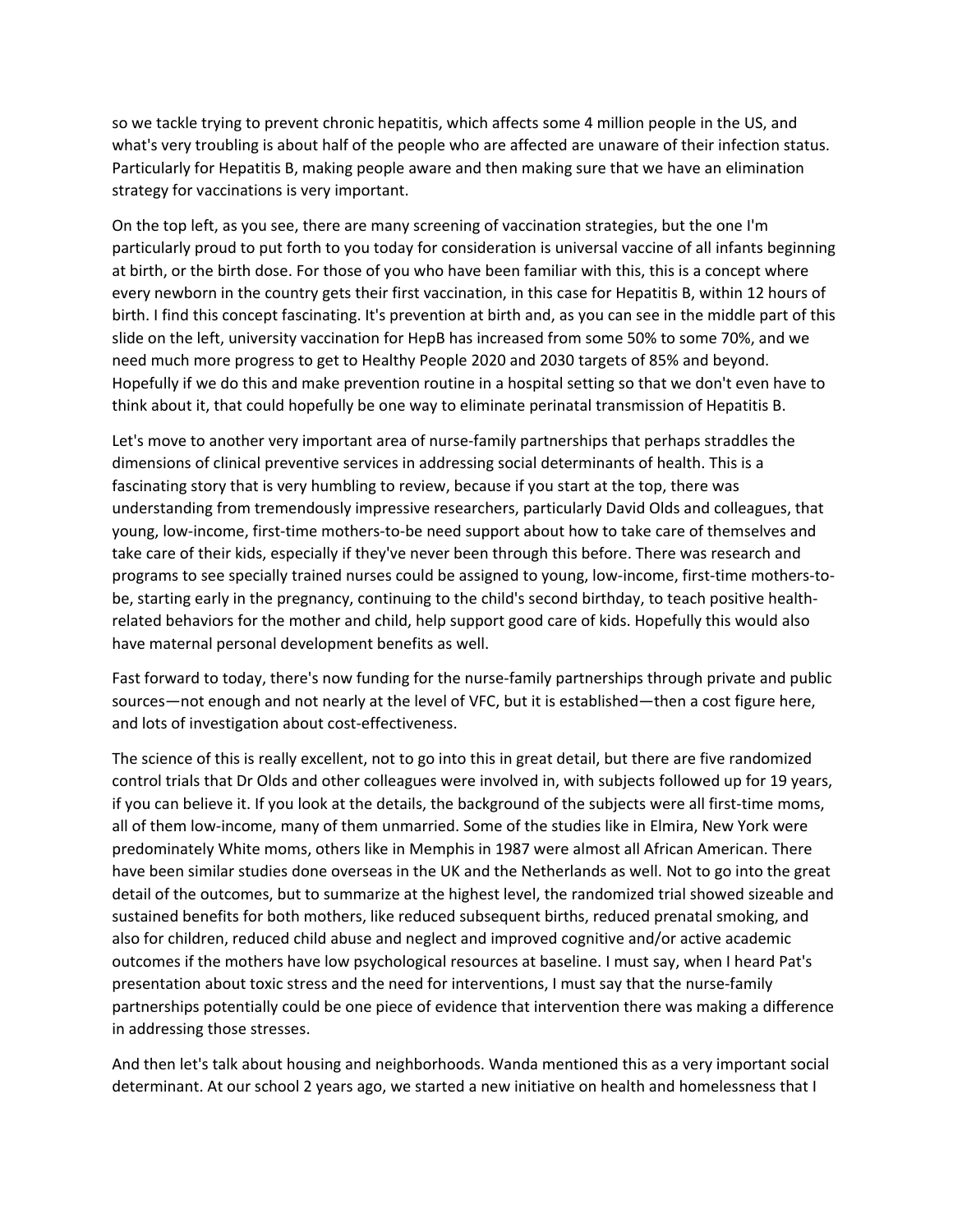have the privilege of chairing, so the intersection between housing, neighborhoods, and health are fascinating me and my colleagues and we're trying to bring more academic attention to this.

Perhaps many of you know about this absolutely fascinating and historic study called the Moving to Opportunity Program sponsored by HUD in 1994. If you don't know, this was a study, a randomized trial of vouchers, housing vouchers, with three arms. First was by lottery; people in public housing could receive an experimental housing voucher where they were required to move to a low‐poverty neighborhood or they could receive a traditional Section 8 housing voucher, which have been well studied and shown to be effective in terms of policy, but the recipient can move anywhere, not necessarily to a low‐poverty neighborhood or continued residents in the public housing, which is the control group. Again, this was a lottery, so a fascinating natural experiment, if you will.

The first report of this from a health point of view came out in *New England Journal* about 10 years ago and showed after 10 years of follow‐up, a decreased risk of extreme obesity and diabetes and increased physical activity, improved mental health, and well‐being.

What is absolutely fascinating, though, is that the benefits were much broader than those direct health benefits. Again, you see that extreme obesity was reduced; the prevalence of diabetes was reduced. There were improvements of mental health measures, but there were economic effects, too, that were most notable for kids under 13 when the families received the experimental voucher and moved. Over on the right, you can see increased annual income for those whose families moved and the kids were under age 13, but those effects were not demonstrated for those kids who were over age 13 at the time of the move, perhaps because of negative long‐term impacts related to the disruption. All these economic outcomes have been done by Raj Chetty, a colleague at Harvard.

Health insurance coverage is a hugely important theme. Again, I had the privilege of living this as the Assistant Secretary for Health when the ACA was signed into law on March 23, 2010, by President Obama. Here's a graph, which I'm very, very proud of for a number of reasons, so I'm going to spend a little extra time showing this because, on one hand it's very simple, but on the other hand, I think it's pretty profound. That is that we all know that health insurance coverage varies by race and ethnicity. On this chart, the light blue are the White rates, the orange are the Black rates, and the grayish line on the bottom are Hispanic. As you have seen from the literature that sometimes Asian American, Native American, Native Hawaiian, Pacific Islander data are available and sometimes they are not. If I can say as a Korean American, this has always troubled me, to be put or regularly be put in the "other" category, if you will.

Let's take a look at this, first of all. From 2009 to 2016, when the follow‐up ended here, we saw disparities narrowing, which is great. And then we particularly saw disparities narrowing after 2013 and 2014 when Healthcare.gov was established and Medicaid expansion was formalized. But, as I was looking at this data after coming back to Harvard from HHS, an excellent Harvard public health student, John Park, was doing research, came with me and said, "Dr Koh, there's never been an analysis on whether coverage for Asian Americans, Native Hawaiians, and Pacific Islanders improved because of the ACA." I couldn't believe it; I challenged him to look again, and there never was. So we published this in *JAMA Internal Medicine*; I want to thank John, who is the first author, my colleagues Sarah Humble, Ben Sommers, Graham Colditz, Arnie Epstein. You can see that the gap in insurance coverage between White and Asian Americans narrowed, in fact disappeared, by 2016. That was quite a conclusion, because it's very hard to eliminate disparities of any kind. If I can say, we can't prove that it was because of the ACA,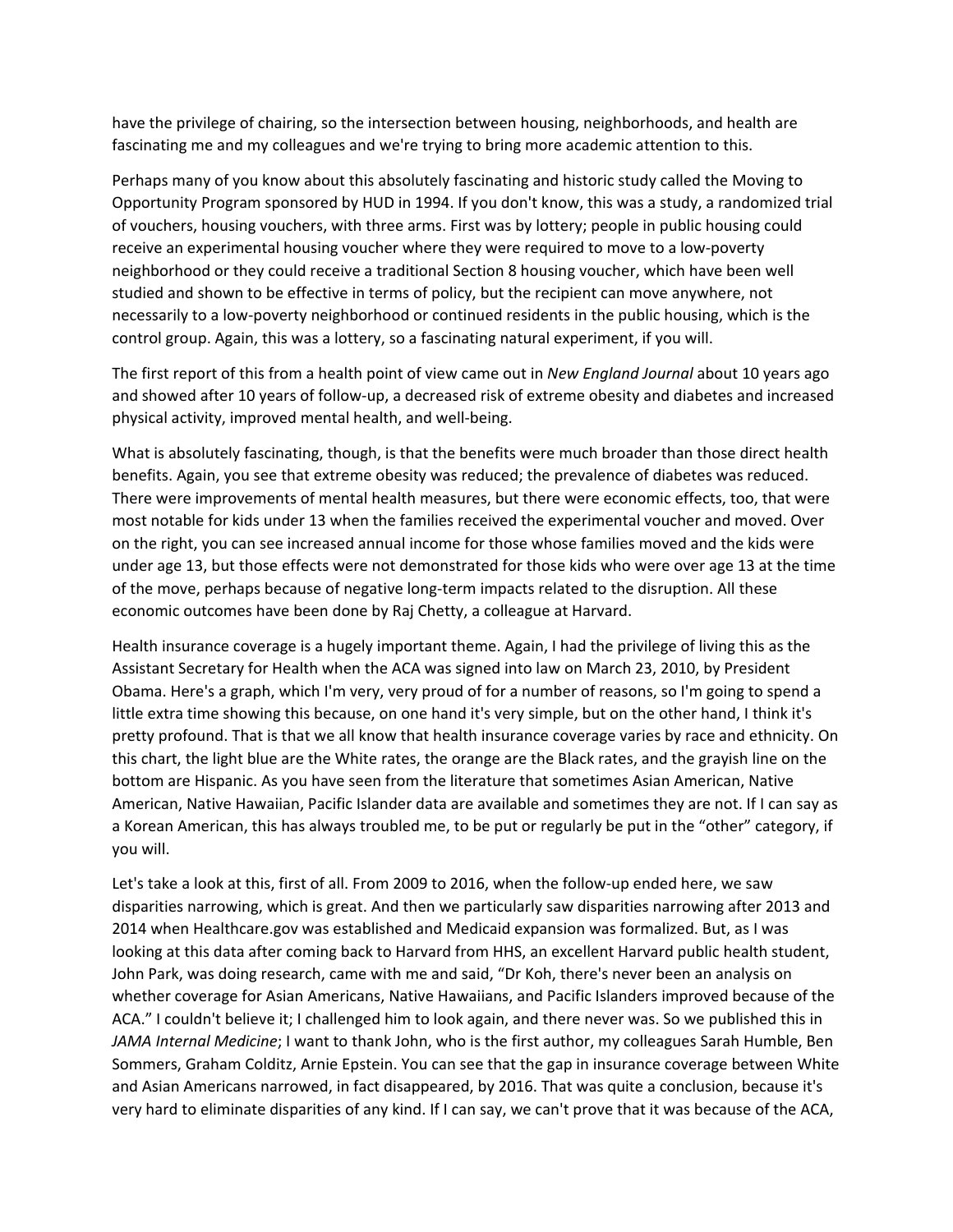but it is associated with the implementation of the ACA. I can also say that when these efforts were started for the Asian American, Native Hawaiian, Pacific Islander community, many people said, "Ah, this can't be done. Your group is too heterogeneous. There are too many barriers with respect to translation and language." But the advocates went out and did this, lots of work with the sisters and navigators, and that gap was closed as of 2016. The big caveat now is, is there follow‐up? Can we do more studies to see that that progress has been sustained? We're looking for follow‐up studies and data, and I hope that will be coming shortly.

That whole theme of Medicaid expansion and women's health is critical for this conversation, because we know that Medicaid covers a disproportionate share of women in vulnerable populations, often women of color as you see over on the right. Medicaid is the largest payer are pregnancy-related services and publicly funded family planning services. Studies are increasingly showing that if lowincome women get access to Medicaid in states where eligibility expanded, its associated with the increased health care coverage, utilization, better self‐related health, decreases and avoidance of care due to cost, decreases in heavy drinking and binge drinking, and other related outcomes.

Following the status of Medicaid expansion is critically important to us as of this time. You all know that this past summer, the Supreme Court refused to strike down Obamacare, and hopefully that will be the last challenge to the ACA after 11 years of struggles in terms of implementation. It's notable, looking at on this map, that two states, Missouri and Oklahoma, passed ballot initiatives to expand Medicaid in 2020 in the middle of COVID of all times. People want this, and it helps improve health and public health outcomes. It would be really very important to expand Medicaid to the remaining dozen states or so if we can so that we can help all people enjoy the sunlight of opportunity.

Just recently we were very proud to see this action from the Community Preventive Services Task Force. You all know that the US Preventive Services Task Force weighs in on clinical preventive services—like they did with aspirin this week, but that's a topic for another time—but the Community Preventive Services Task Force decided to focus on social determinants of health. They formed a Health Equity Committee, and they started looking at population health interventions. They found sufficient or strong evidence for a number of interventions on early childhood education, full day kindergarten programs, school‐based health centers, high school completion of schooltime academic programs. But again, the theme of housing as an established social determinant of health is one that we should pay special attention to. We should note that you are hearing through COVID all kinds of concerns about people, perhaps, being at risk for eviction and an eviction moratorium was established first under President Trump then it continued under President Biden but now has lapsed. Can we lean into housing voucher programs, permanent supportive housing, with a theme called Housing First as a way to address this very important social determinant of health theme.

As we are watching Congress debate investments for the country going forward, we should remember that there have been two very massive infusion of benefits for the country, through the CARES Act, on top here, in 2020 that was a \$2 trillion effort with some attention to school emergency relief among many other things, and then the American Rescue Plan was passed in the spring of this year, that was \$1.9 trillion addressing things like housing again, child tax credits, child care, and development. There are many other programs like SNAP and the Indian Housing Block Grant Program that we should pay attention to. I'm hoping that the public health community can follow all this and do analyses and studies to see how this attention to the social determinants can affect the outcomes on maternal and child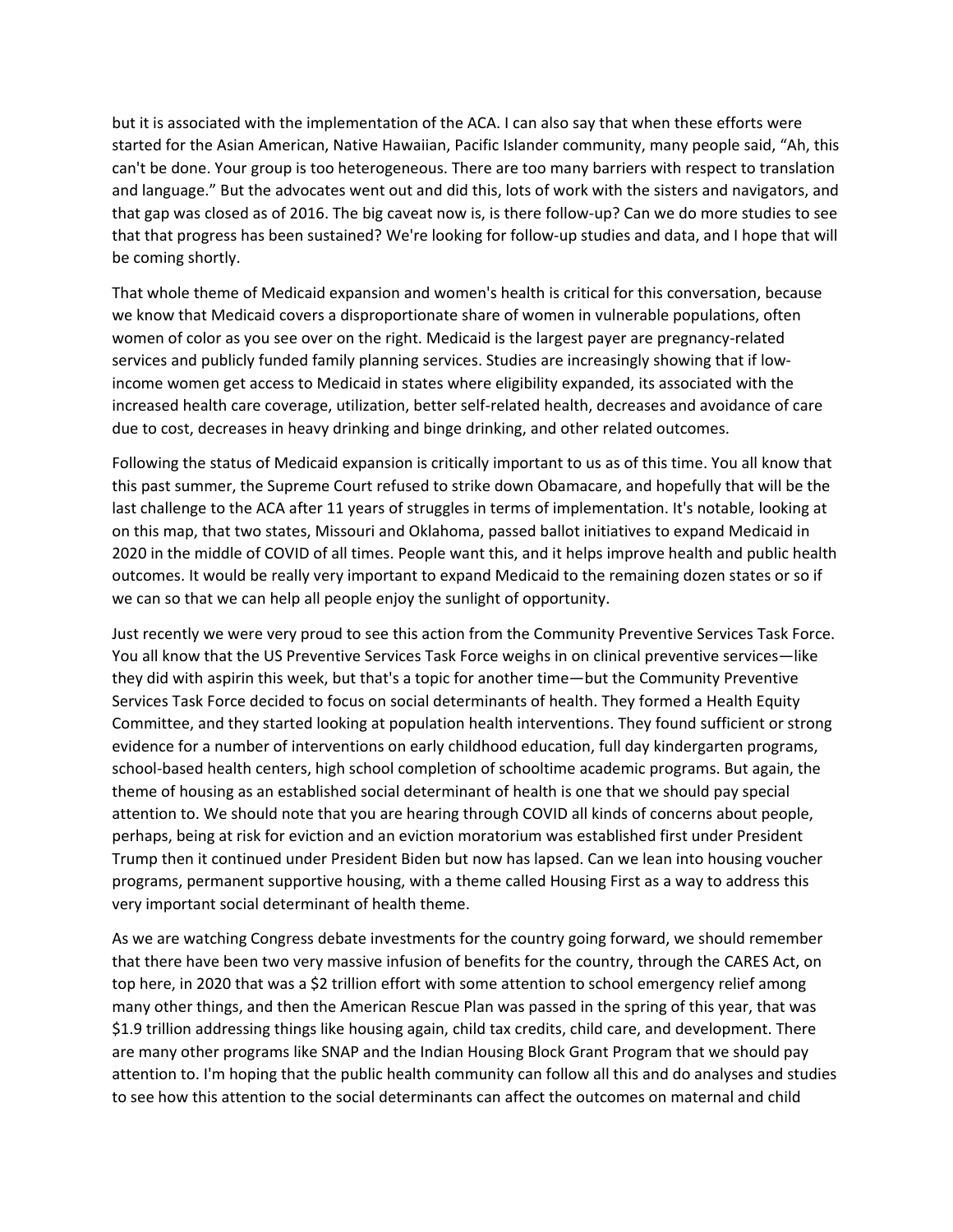health disparities that we all care about. By the way, not to just keep talking about housing, but over on the right, if you're in Boston, just about every day on the front page of our paper is attention to a growing issue at the corner of Massachusetts Avenue and Melnea Cass Boulevard, what's called Mass & Cass, where the homeless population is growing and lots of concerned about safety, and housing, and how businesses are infected, and the livelihood of these very vulnerable people. We have a mayor's race coming up in Boston in a couple weeks, and this has been front and center in their debate. I would say that every big city mayor is wrestling with this now, so we all as public health professionals need to be part of that conversation.

As I end, we did mention that health is not merely the absence of disease or infirmity but complete well‐ being. At Harvard, I have the great honor of working with Dr Tyler VanderWeele, shown here on the right, and many other colleagues.

Tyler has put forward a so-called Flourishing Index. In fact, one of the challenges of measuring wellbeing is it's hard to quantify it, but he has a very simple questionnaire that you can go online and take in 10 minutes and measure whether you think your life is flourishing or not. Not just the mental and physical health domain, as you can see, but whether you have happiness, whether you have close social relationships—several of my colleagues on this panel talked about the importance of that—and the one that Tyler and I and Tracy Balboni are really honing in on is meaning and purpose, to what extent do you feel the things you do in your life are worthwhile; I understand my purpose in life. Pat's presentation said that we need to rejoin the brain and the body, and I think that's true. In addition, I would say, we need to rejoin the brain, the body, and soul, because I think that's what's driving a lot of us in what we do day in and day out.

To summarize, what's needed to address health equity? We need commitment; we need research and data; we need partnerships; we need funding like in VFC, that's only part of it, but it'd be great to have more funding through the CARES Act and the Rescue Plan—by the way, the infrastructure conversations going on in DC, it's very important to follow that and see how that's going to impact, particularly, child health outcomes going forward; goals and planning like through Healthy People; and then leadership and vision involving everybody in this workshop today and so many more last night.

If we can do that, we can again help the nation move one step closer to this goal of enjoyment of the highest attainable standard of health for everyone. Thank you very much.

## **Michelle A. Williams:** That's terrific. Thanks so much, Howard.

We're about to now have an opportunity to reflect and share with each other, a Q&A session, where we can reflect and maybe dive a little more deeply with our panelists on questions.

I have questions provided already, the first one from Ted Abel. Ted, I'll ask you to unmute so that you can bring forward your question to Pat.

**Ted Abel:** Hi everyone. Thanks for today. My name is Teddy Abel; I'm at the University of Iowa. I have a question, but I also have a comment.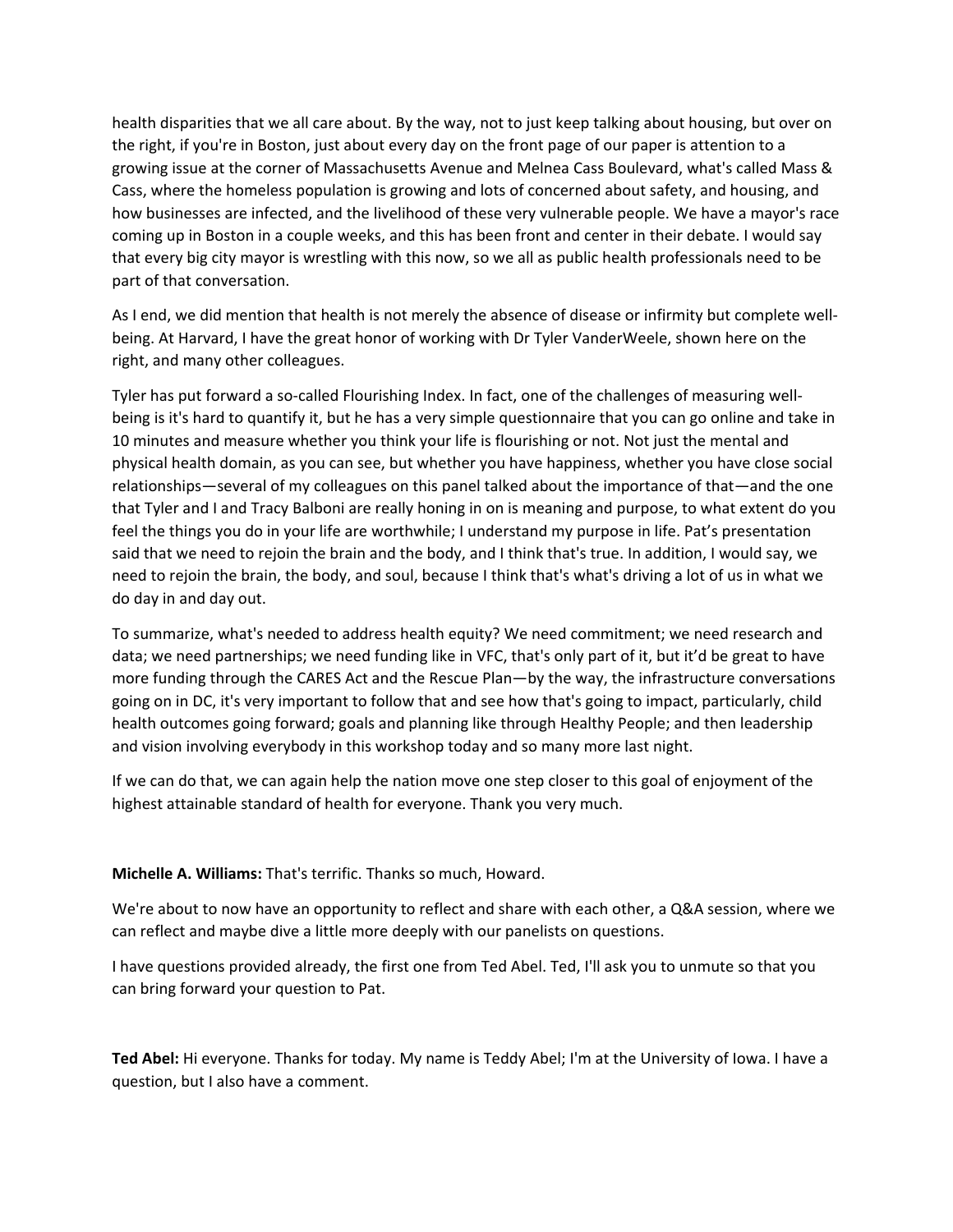It's interesting, I was chatting with Pat Levitt about a center, it's called Intellectual and Developmental Disability Centers, of which there are 15 funded by NICHD. They're makers here that are in centers; nobody is necessarily jumping out at me. It's interesting because we have a group of the directors of those centers that meet monthly with NICHD staff, and it's a group that might be interesting to interface with because they're looking more from the developmental and mental health side of things than maybe cancer or other sides. It's an interesting community, and it's a community that Pat knows well. I grew up in the CHOP IDDRC Community; Pat grew up in the Vanderbilt IDDRC, at least as a faculty member.

My question was about the epigenetic signatures. It's really a striking thing. We heard a talk from a woman at Princeton named Kate Peña, a young assistant professor who's really, really smart, and she studies the impacts of stress in coming out of Eric Nestler's lab. It's been so striking to see that she's literally shown the epigenetic marks that happened because of early life stress are then essentially reactivated when there's additional stress in adulthood.

I just wanted to highlight how important, while it's a very specific thing to talk about epigenetics, it's a marker that I think is very interesting. It's something you can measure in the blood; you can quantify; you can do in a bazillion people; you can do on blood spots from newborns. It doesn't require somebody to come in to have their brain imaged in a magnet. It's a very interesting measure, and I think it's something that they really think about more.

## **Pat Levitt:** I just want to comment on that, Ted.

One of the things that I didn't really talk about is that it's pretty clear that early adversity is creating challenges for the individual to respond to stressors later in life, which actually may be the triggers for the adult-onset diseases in that there are some ideas that one of the risk factors are these changes, these epigenetic marks. The challenge, I think, and this is true just in genetic testing and we could have like days of talking about this, but there are huge disparities in use of genetic tests. There are a number of reasons for that. One of which is that, for example, in the wide range of Hispanic ethnicities that are represented in Latinx Hispanic populations, just data collected from individuals in the general population is so lacking that, even if you developed what you thought would be a genetic test for disorder or disease or a risk factor X, there's nothing to compare it to except for European ancestry data, by and large.

That's a huge problem, because if you don't have something to compare it to, how are you going to know that a variant is actually meaningful or not? We've had these long discussions here in Los Angeles, and there's people who are going to undertake this here on a relatively small scale, but it's a huge disparity and if you've ever heard Joan Fujimura at the University of Wisconsin talk about this issue, she brings up some really important things about why this is just, right now it cannot be broadly applied as a preventive measure. I think we're just not ready for any of this, because the disparities in research data already exist, and there's no clear indicators that there's going to be a large investment.

The other thing I just wanted to say is, if you look at the distribution of dollars that NIH has funded for genetic research, and the thing that I'm most familiar with is mental illness, it so far outweighs research on the role of environment in driving disease; it's not even close. That's a policy issue that needs to be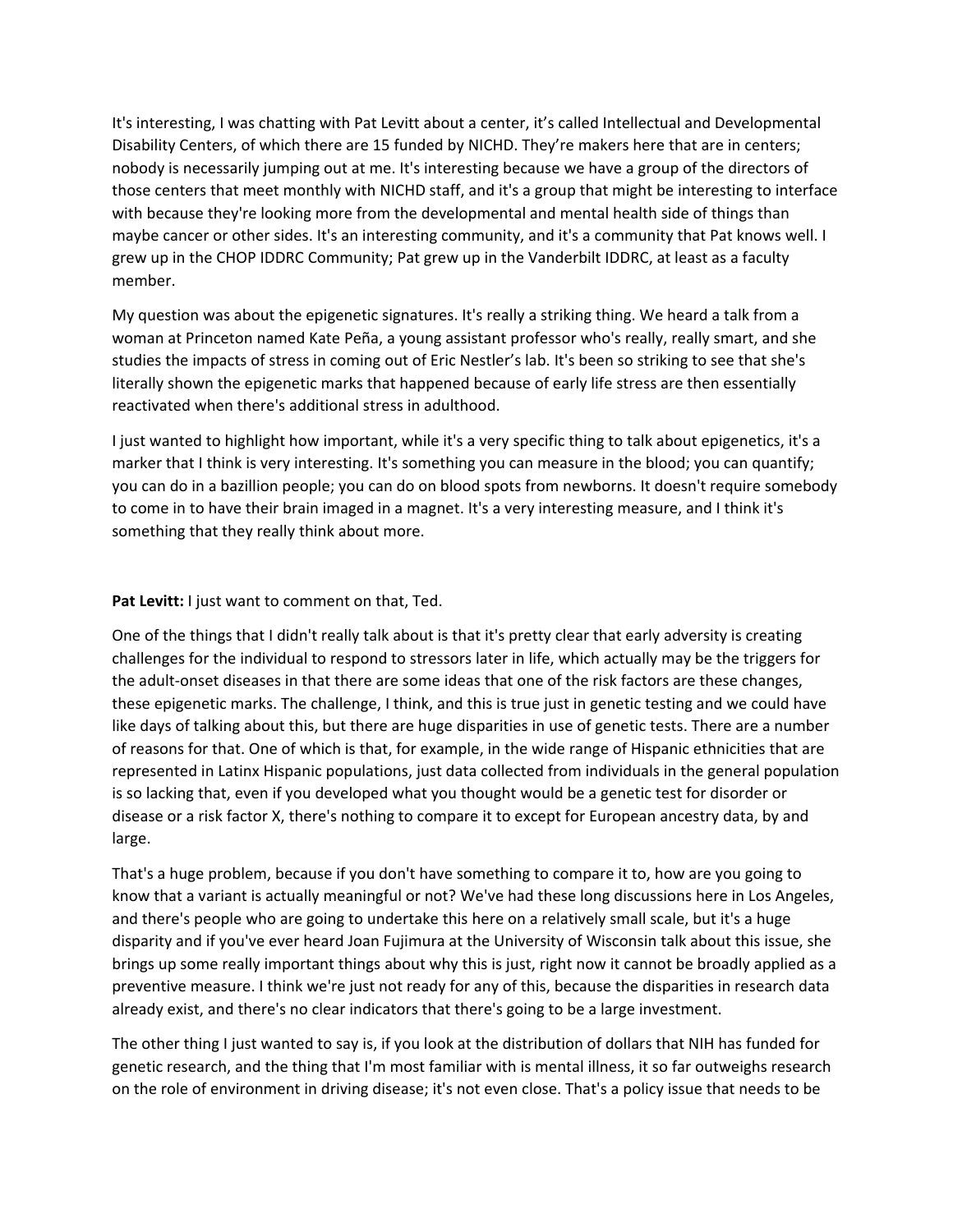addressed, in my opinion. I've done genetics before, but I think that the research community hasn't embraced this in a way that's serious enough.

I'll stop there.

**Ted Abel:** Thanks so much.

**Michelle A. Williams:** Thank you. Thank you for that question. I wanted to take it to back to a point that, Otis, you made around breast cancer mortality and how we saw gaps emerge between Black and White survivorship for breast cancer when the means for screening and treatment were brought forward that created a disparity. I think there is an alignment here, and a segue for us to take that question from Ted and Pat's response into the cancer screening and prevention space. Might you elaborate?

**Otis Brawley:** Thank you for that. Whenever there has been an advancement in medicine, there is almost always the creation of a disparity; the group that gets it and the group that does not. Almost every treatment advancement has left us with more disparity than existed beforehand. The only areas where I can think of where the disparities disappeared were vaccination, believe it or not. There's no disparity in smallpox.

When we can prevent a disease and prevent it well, somehow the disparities go away. But I think that's what you're getting at is that—by the way, that scissoring of Black versus White from the 1970s and breast cancer, it exists in colon cancer; it exists in virtually every treatable disease I can think of.

**Michelle A. Williams:** Thank you.

Wanda, you had a question for Dr Barfield. Would you like to unmute?

**Wanda D. Barfield, CDC:** Yes, hi. You mean that I had a…

**Michelle A. Williams:** …question for Dr Brawley.

**Wanda D. Barfield, CDC:** Yes, yes, Dr Brawley, and I think his answer may have also been addressed in the chat.

Do you think that the geographic disparities in cancer care are a reflection of structural issues by state? If you can just talk a little bit more about that.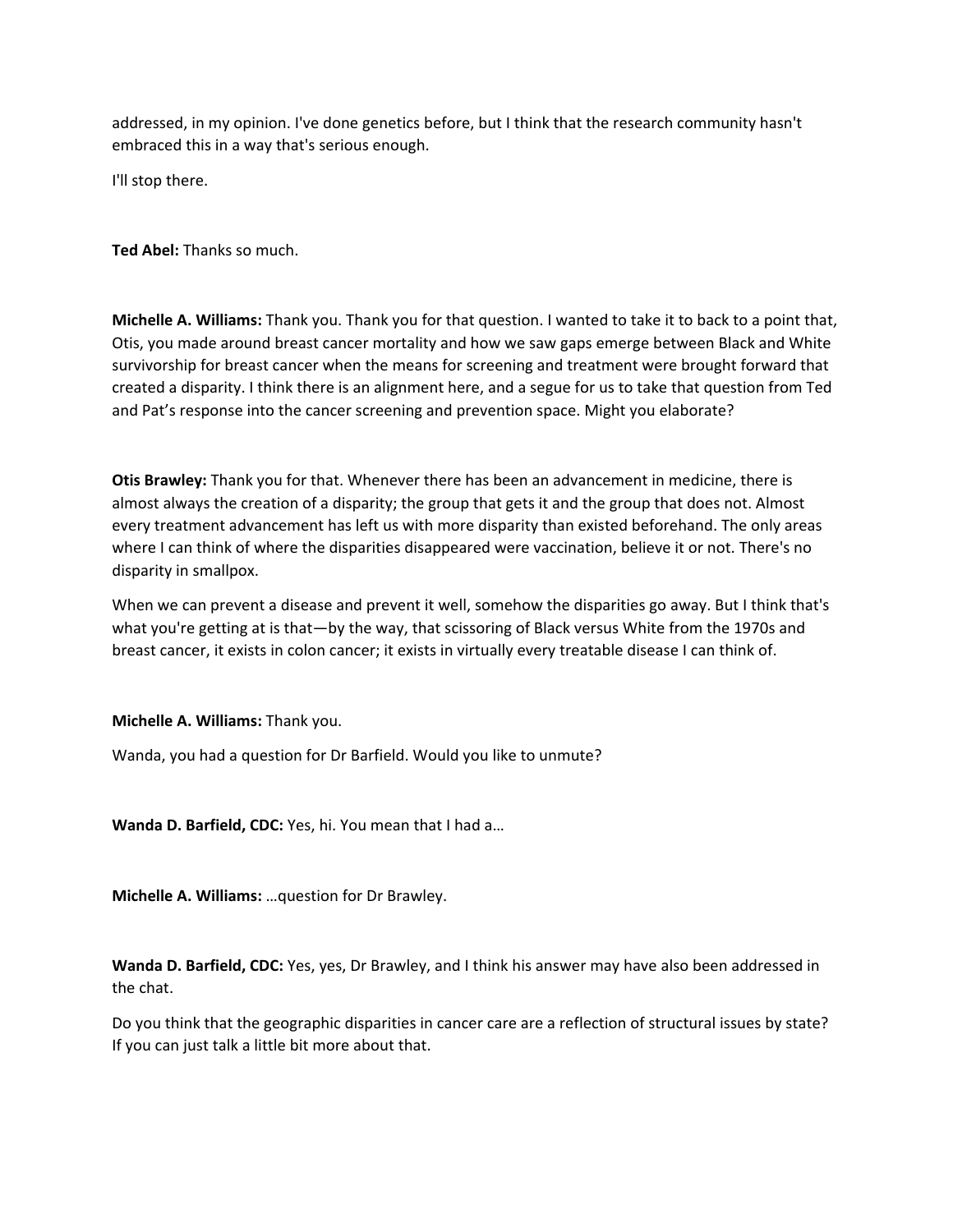**Otis Brawley:** Admiral Barfield is what I prefer; I hope you don't mind.

When you look at those disparities, and Dr Koh showed the states that have not expanded the Affordable Care Act. It's interesting. The disparities are worse in states that are also the states that have the lowest COVID vaccination rate. Those are the states where people are most likely to argue about masking; they have the lowest high school graduation rates, the lowest college education prevalences; they also have disparities in a number of other diseases. It's a fascinating… there is a problem in especially those purple states in the South regarding education, regarding social health issues. It's not just, it's not just cancer; it's everything across the board, including they have the lowest high school education prevalences.

**Wanda D. Barfield, CDC:** I think it's also important to note that sometimes these disparities in terms of the gap may appear to be smaller in some locations because, collectively, White patients may not be doing as well. What we're seeing, particularly in the areas of looking at infant mortality and preterm birth, that some of the widest disparities are actually in the Midwest where there may be a larger, a wider gap. These are really important issues to bring up.

Collectively, I think the message that it gives is that policies at the state level may affect everyone, and that it's really important for us to look at the opportunities to, again, think about these policies that really are important in certain areas of the country.

**Otis Brawley:** I would agree with you. I would point out Alabama, Mississippi, a number of states that have very high death rates for breast cancer among White women.

**Michelle A. Williams:** Thank you.

We have a question from Woodrow Myers, and this is directed to you Howard.

Has the ACA had measurable impact on the reduction of infant mortality or maternal mortality, especially for individuals of color?

**Howard Koh:** I'm going to ask Wanda to help me on that, because I don't have a direct answer. In general, you know, we want to see that the ACA has had impact, not just increased coverage but also public health benefits and population‐based benefits.

For those of you who are not following the, one of the best outcomes of the ACA was establishing the Innovation Center at CMS, so called CMMI. I see Howard Bauchner; I know he's supported a lot of that research and publication when he was at *JAMA.* I'm particularly watching that organization right now under this administration to see if they will tackle this.

Wanda, if you can help me on this.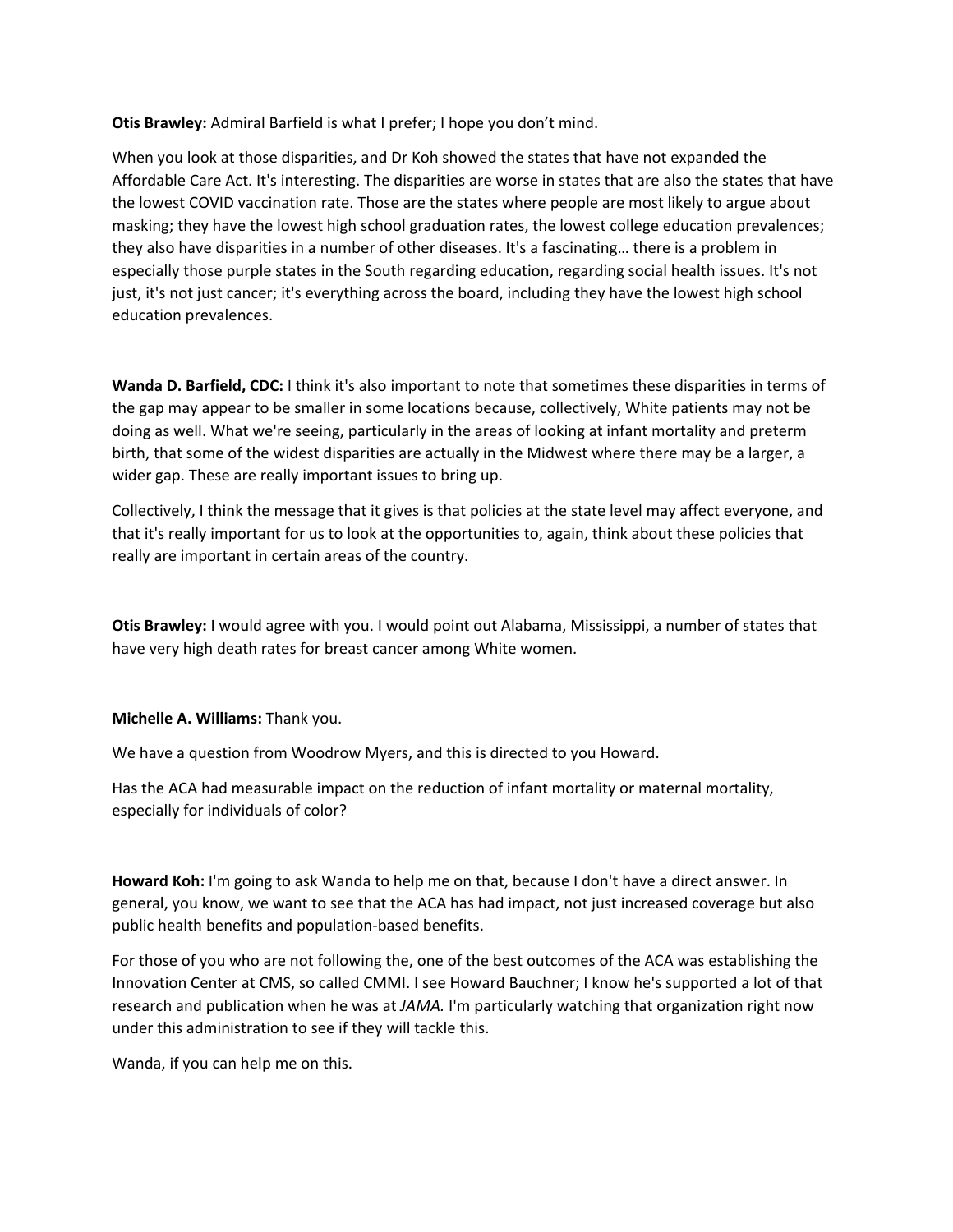**Wanda D. Barfield, CDC:** So we do have some opportunities. For example, we're seeing that Paid Family Leave has an opportunity to improve, for example, breastfeeding rates, and there has been work that's been done in California that's shown those increases that have been proved breastfeeding. We're in the process of also publishing a study to look at that as well and seeing that there may be more benefits for African American and Hispanic women. But there are other opportunities; for example, looking at the opportunity to improve care for women in the postpartum period.

As I said in the talk, a year is still probably insufficient but there is the opportunity to address chronic disease issues, particularly the ones that Dr Levitt talked about in terms of cardiovascular disease, mental health, also diabetes, opioid use. There are states that have taken the Maternal Mortality Review Committee data in order to make the justification for coverage in that year postpartum. Hopefully we'll see that occurring across the country.

**Michelle A. Williams:** Thank you. Kun Lee has a related question that we might want to engage with now.

The ACA has been around for more than 10 years. What do you think should be the next steps? I think this is a great question, as one of the things we're hoping that will come out of this session will be a real momentum that propels us toward an action plan.

The question to you, Howard, but any member of the panel, what can we do? What should the next major steps be to improve equity and insurance coverage for all?

**Howard Koh:** I can start broadly. It's been fascinating for me as a clinician and also public health professional to see how the worlds of health care and public health have not worked closely together. Now COVID‐19 has hit, and we've all seen how important it is to do that.

Again, back to the Innovation Center at CMS and also national conversations about how to deal with health care costs, and move beyond fee for service and get more progress on value‐based purchasing, but all that ultimately relates to better outcomes for all people in disparities reduction.

I think, if we can keep that conversation broad—because oftentimes when you talk about ACA you just talk about health insurance coverage alone, and that's where the conversation begins and ends—but as the questions have already implied, it's much more than that. It's making sure the outcomes improve and disparities narrow or even disappear.

**Wanda D. Barfield, CDC:** I think what Dr Koh said was really important. I think the challenge is really going to be, again, on the implementation arm, that there are these policies that occur. Since there's so much variation, for example for Medicaid, by state, it's really going to be an opportunity to work really closely with states and locally to make sure that these changes really stick.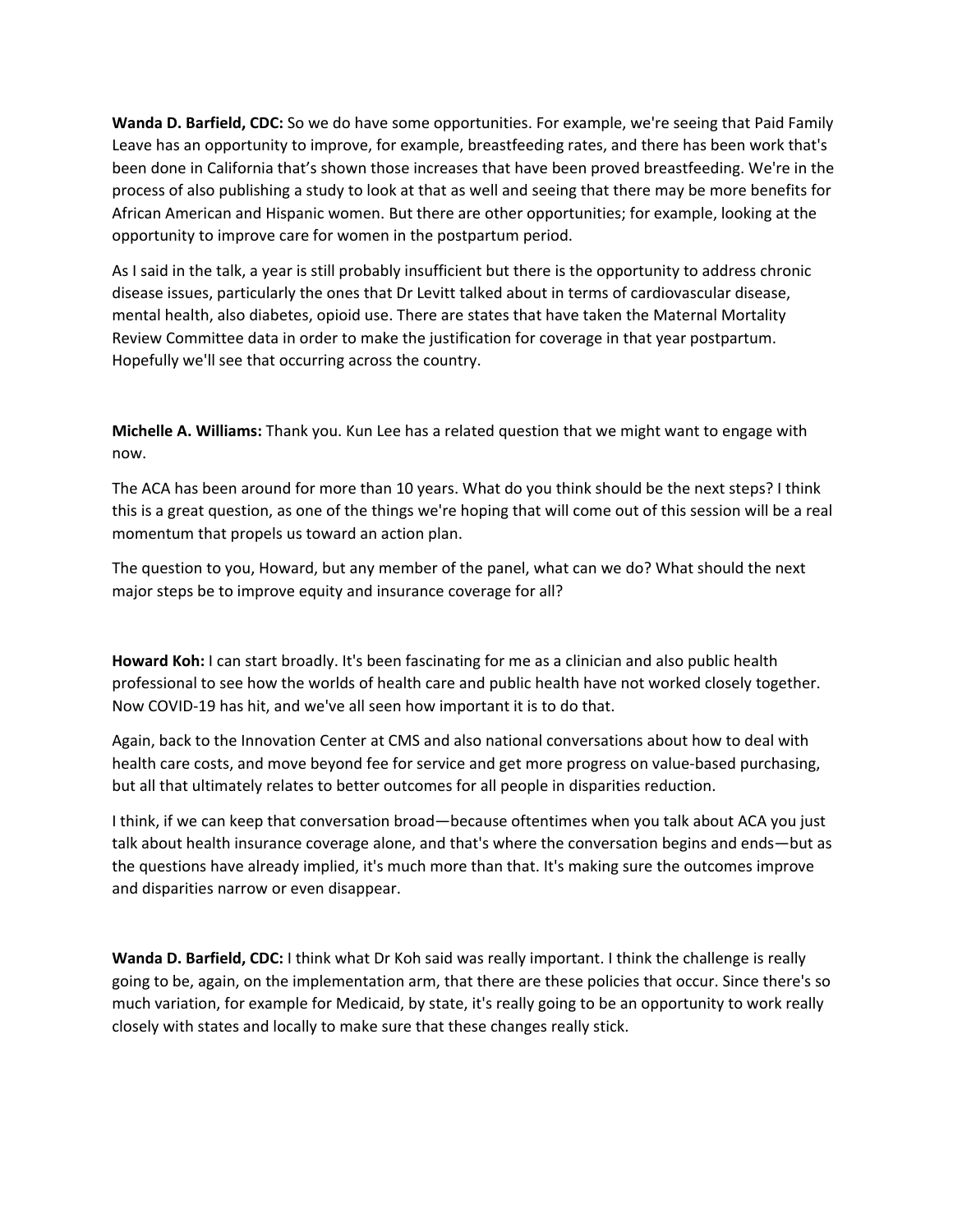**Otis Brawley:** I would also add that, in Maryland, we have people who are now insured, but they can't get a ride to the doctor or ride to the hospital. Transportation has become the great limiter in terms of getting people adequate care. I'd also love for us to try to diversify the hospital and doctor mix. There's a group of doctors who are willing to take Medicaid and a group who are not; I wish we could get rid of that. We still have first‐class and coach health care in this country.

**Michelle A. Williams:** Really good point. I want to add if I may, I'll have the moderators prerogative.

Howard, your example of the Vaccine for Children case study tells us that there are going to be nonfinancial noneconomic barriers. Literacy, improving literacy and increasing awareness is going to be incredibly important, along with things like meeting people where they are in terms of transportation to facilities and the mixture of providers available to treat a diverse, increasingly, diverse population.

**Howard Koh:** Michelle, thanks so much for mentioning that.

Look at where we are with COVID, where we're drowning with information every day, and the general public's trying to keep up with the evolving science and then how to apply it to our own lives. It can be very, very tough, and people can get pretty frustrated when they see the recommendations changing on masks and other things.

You're absolutely right, Michelle. The health literacy themes are so key. When we're having discussions like this, and an overriding question is, what does this mean to the general public, and how do we communicate that simply so people can take this information and apply it in their own lives to be healthier for the future of their families and their children?

**Pat Levitt:** Michelle, I can comment on that because my Einstein slide and then the slide I showed about communicating is not just about going to the hill when its budget time and ask that the budget for NIH goes up right, which is what most science organizations do. That's what they do.

There's a huge problem in the ability of physicians, and researchers, and others in health care to communicate what they're doing in a way that resonates with individual citizens. It's not just about— I've learned the hard way—it's not just about shorter sentences; it just isn't.

We work with Frameworks Institute, which is in DC; some of you may know it—Jack's been working with them for a long time. They're a nonprofit, and what I learned from them early on is that what they call the cultural swamp, which is basically belief systems that essentially prevent the second sentence from even being heard by somebody. It crosses cultures; it crosses so many areas in which we can't penetrate because of belief systems that seem at some ways to be impenetrable. So strategies about how to communicate health and well‐being, messages about the research that supports that, and the opportunities, I think, is just lacking in our system. There's not an infrastructure to support that training for students when they're going to graduate school. Certainly, you know medical students don't get this training at all, and I think, if you want to make a change, you have to be able to communicate what you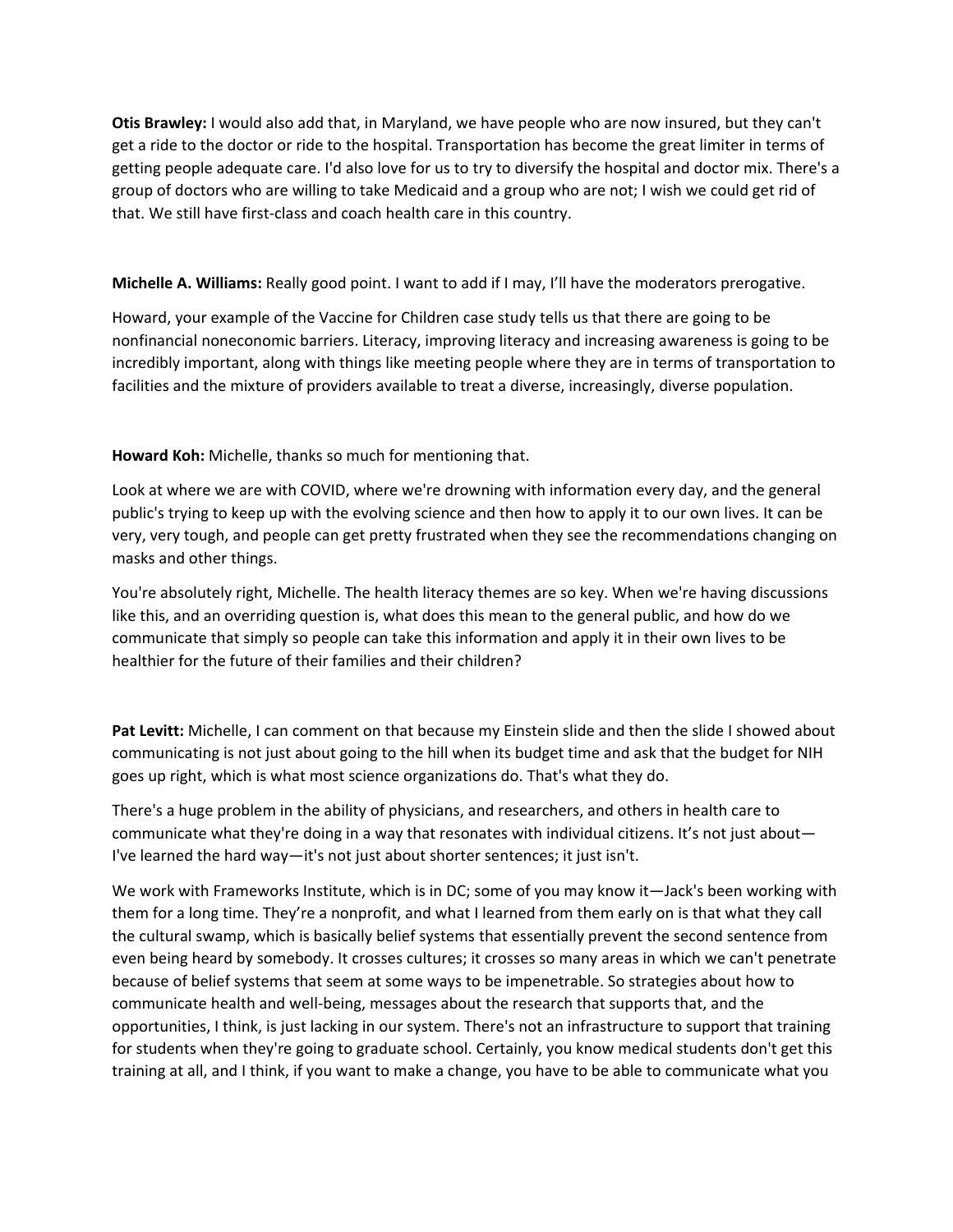want to change. Right now I would give us, in general... I'll just to speak to the research community: I think we get a D−.

**Michelle A. Williams:** No, thank you for those reflections.

I'm looking at the time, and we have a number of questions. Jim Roberts, you've had typed a question in the chat, and I want to invite you to unmute.

**James Roberts:** I wrote the question because I wanted to be sure that I was as precise as I could be. It's an issue around race as a variable that's consider as being involved in health and disease. I think it's naive to assume that putting a label on something, that the label then does something to people in terms of their health. I also think that people who wear that label are subjected to toxic stress that we heard about because of it. How do we deal with this in a politically and humanly positive way?

**Otis Brawley:** Oh, you are so right, you're so right.

There is a group of Black women breast cancer survivors who is mad as hell that I have published data to show that there are 12 states in the United States where White women have a higher risk of death than Black women in Massachusetts or that there are five states that have essentially the same Black‐White death rate. They feel that Black breast cancer is a different disease, and I am saying it is not a different disease. These emotional things actually interfere with finding a solution to the problem.

I do believe that we need to collect data by race and ethnicity for the sociopolitical purpose of showing that people who are certain races and ethnicities are getting less than ideal care; but that's a sociopolitical thing. The problem is, so many people think Black skin means biology is different from White skin. The NIH Revitalization act of 1993 literally says that that's why there are disparities, because the drugs don't work in me the way they work in you.

This is a huge problem; it's an institutionalized problem, and it's a mindset issue.

**Michelle A. Williams:** Thank you. we're going to move on, unless any of the other panelists wanted to add.

**Howard Koh:** I can add to that briefly. I had the incredible opportunity to review how race is categorized in the country since 1790. If you ever want a humbling exercise, just look at the charts about how every decade race categories change, and certain changes are made and then undone, and new ones are made and undone.

As an Asian American I've been tracking this carefully, because I often comment that when I started my career Asian Americans were in the "other" category; there was there was no category for us actually.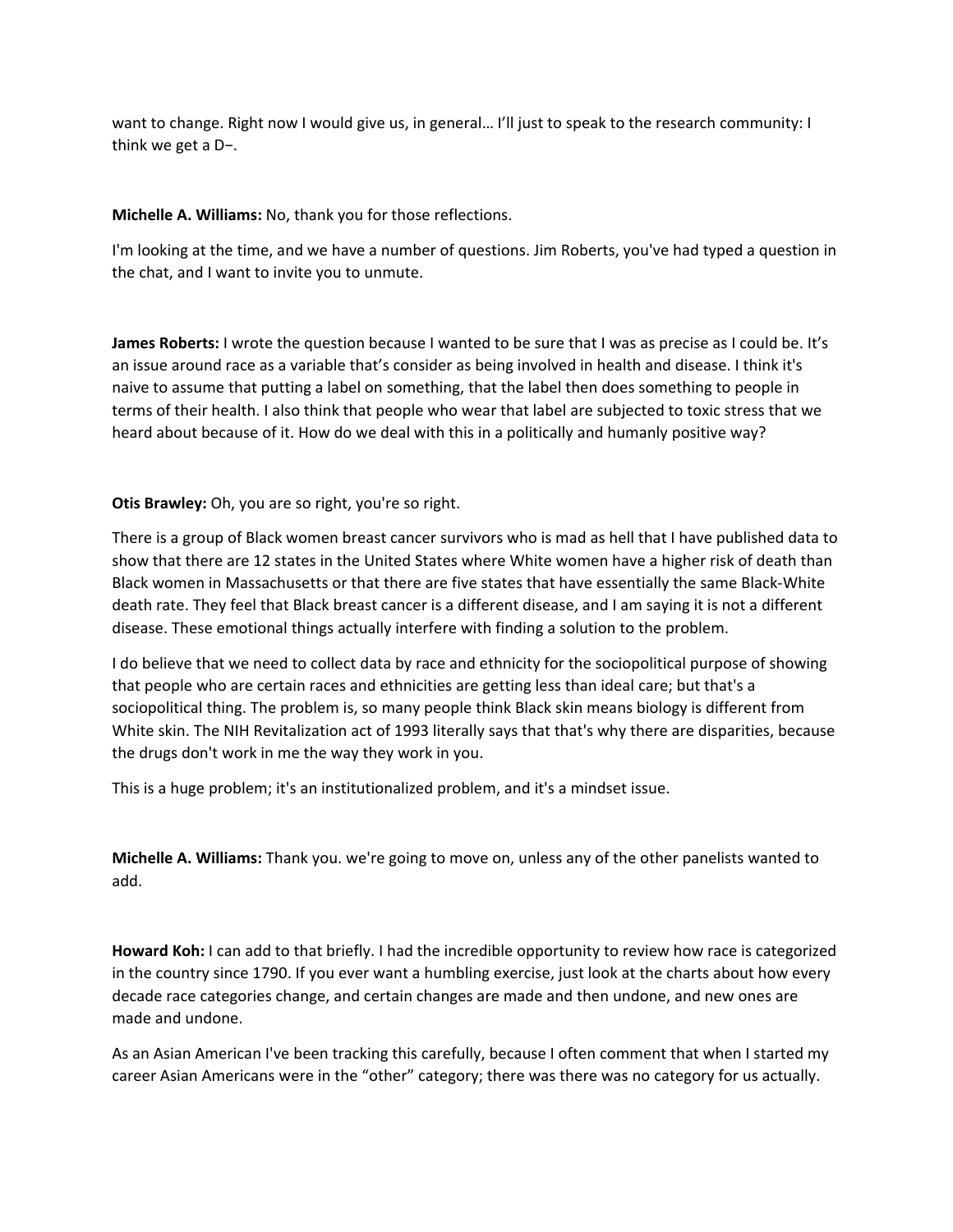Then, over time with this genetic testing, millions of people changed their own race identification from Census assessment to Census assessment every decade. This is very fluid; it's very complicated.

It probably has little to do with biology. Just look at that classification scheme from 1790 up to 2020, and it's a very humbling and fascinating experience.

**Otis Brawley:** Howard, just to give you a couple of examples. Someone who is from India since 1960 has been three different races—in 1960, they were actually Caucasian, by the way. Barack Obama was White in 1970, because the 1970 Census said you should declare yourself to be the race that your mother considers herself to be.

## **Michelle A. Williams:** Thank you, important point.

The last question is going to go to Tina Cheng. Tina, I invite you to unmute.

Tina Cheng: Well, this question may take another hour, but I was just going to mention that families have faced a huge stress in this pandemic. I would postulate that low income and communities of color have faced this stress even more. There is an NASEM report that is going to be commissioned to address the COVID impact on children and families.

I wanted to ask the panel, how do we protect kids, recognizing this huge stress that we're facing? I'm a little worried that, for instance, the VFC program has been wonderful, but now I have more patients coming to the clinic saying that maybe they don't want to get the childhood vaccines anymore, because they're not sure about whether they're safe and they got to do more research. I think that the impact of the COVID pandemic is going to be far reaching.

**Wanda D. Barfield, CDC:** Yes, Tina, thank you for your comments. I think it is going to be more challenging.

One opportunity, hopefully, that we can do as a start is by vaccinating pregnant women. We know that there's the opportunity to increase antibody coverage for their infants as well as to save women from pregnancy‐related complications due to COVID‐19. I think the conversations need to also include discussions at the community level, talking with individuals, because we know that there's still issues of trust, particularly for minority population.

**Michelle A. Williams:** Tina, your question is a really important one, and I couldn't help but connect the dots back to Pat's incredible presentation, where he talked about you know the pillars for resilience and what we have to remember is that this pandemic, so far, 1 in 500 American children have lost a parent or a provider. That's going to be a huge hit on that pillar for resilience for children in this country. I think you're right, through many different dimensions, we'll have to be concerned about the long lasting mental and physical impacts of this pandemic on children.